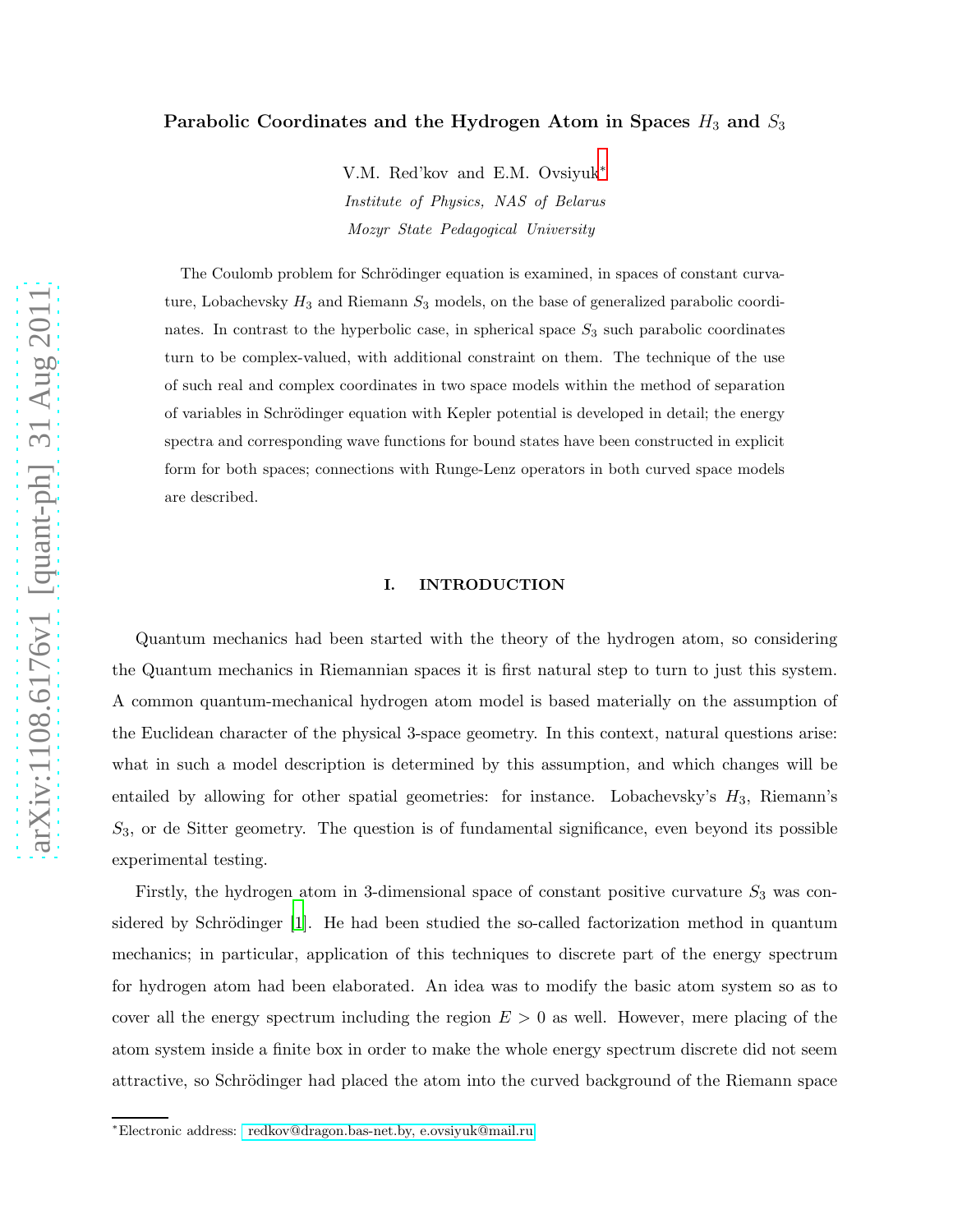model  $S_3$ . Due its compactness, the spherical Riemann model may simulate the effect of the finite  $box - see Schrödinger [1] and Stevenson [2].$  $box - see Schrödinger [1] and Stevenson [2].$  $box - see Schrödinger [1] and Stevenson [2].$  $box - see Schrödinger [1] and Stevenson [2].$  $box - see Schrödinger [1] and Stevenson [2].$ 

In spherical coordinates of  $S_3$ 

$$
dl^2 = d\chi^2 + \sin^2\chi (d\theta^2 + \sin^2 d\phi^2)
$$

the Schrödinger Hamiltonian in dimensionless units has the form

$$
H = -\frac{1}{2} \frac{1}{\sqrt{g}} \frac{\partial}{\partial x^{\alpha}} \sqrt{g} g^{\alpha \beta} \frac{\partial}{\partial x^{\alpha}} - \frac{e}{\tan \chi};
$$

 $\rho$  is a curvature radius, a unite for length; M is a mass of the electron;  $\hbar^2 / M \rho^2$  is taken as a unit for energy;  $e = \frac{\alpha}{a}$  $\frac{\alpha}{\rho}$  / $\frac{\hbar^2}{M\rho^2}$  stands for a Coulomb interaction constant; the sign at  $e/\tan \chi$  corresponds to the attracting Coulomb force. The energy spectrum is entire discrete and given by

$$
\epsilon_n = -\frac{e^2}{2n^2} + \frac{1}{2} (n^2 - 1), \quad n = 1, 2, 3, ...
$$

Hydrogen atom in the Lobachevsky space  $H_3$  was considered firstly by Infeld and Shild [\[3](#page-24-2)]

$$
dl^{2} = d\chi^{2} + \cosh^{2}\chi (d\theta^{2} + \sin^{2} d\phi^{2}),
$$
  

$$
H = -\frac{1}{2} \frac{1}{\sqrt{g}} \frac{\partial}{\partial x^{\alpha}} \sqrt{g} g^{\alpha\beta} \frac{\partial}{\partial x^{\alpha}} - \frac{e}{\tanh \chi}.
$$

Energy spectrum contains a discrete and continuous parts. The number of discrete levels is finite, they are specified by

$$
- \frac{e^2}{2} \le \epsilon \le (\frac{1}{2} - e) , \qquad \epsilon_n = -\frac{e^2}{2n^2} - \frac{1}{2} (n^2 - 1) , \quad n = 1, 2, 3, ..., N .
$$

In the region  $\epsilon \geq (\frac{1}{2} - e)$  the energy spectrum is continuous.

Thus, the models of the hydrogen atom in Euclid, Riemann, and Lobachevsky spaces significantly differ from each other, which is the result of differences in three spatial geometries:  $E_3$ ,  $H_3$ ,  $S_3$ . To present time, we see a plenty of investigations on this matter:

Higgs [\[4](#page-24-3)], Leemon [\[5](#page-24-4)], Kurochkin – Otchik [\[6](#page-24-5)], Bogush – Kurochkin – Otchik [\[7\]](#page-24-6), Parker [\[8](#page-24-7)], [\[9](#page-24-8)], Ringwood – Devreese [\[10](#page-24-9)], Kobayshi [\[11\]](#page-24-10), Bessis – Bessis – Shamseddine [\[12](#page-24-11)], Grinberg – Maranon – Vucetich [\[13\]](#page-24-12), Bogush – Otchik – Red'kov [\[14\]](#page-24-13), Bessis – Bessis – Shamseddine [15],[16], [17], Chondming – Dianyan [\[18\]](#page-25-0), Xu – Xu [\[19](#page-25-1)], Melnikov – Shikin [\[20\]](#page-25-2), Shamseddine [\[21](#page-25-3)], Otchik – Red'kov [\[22](#page-25-4)], Barut – Inomata – Junker [\[23](#page-25-5)], Bessis – Bessis – Roux [\[24\]](#page-25-6), Bogush – Otchik – Red'kov [\[25](#page-25-7)], Gorbatsievich – Priebe [\[26](#page-25-8)], Groshe [\[27](#page-25-9)], Barut – Inomata – Junker [\[28](#page-25-10)], Katayama [\[29\]](#page-25-11), Chernikov [\[30\]](#page-25-12), Mardoyan – Sisakyan [\[31](#page-25-13)], Granovskii – Zhedanov – Lutsenko [\[32](#page-25-14)], Kozlov – Harin [\[33](#page-25-15)], Vinitskii – Marfoyan – Pogosyan – Sisakyan – Strizh [\[34](#page-26-0)], Shamseddine [\[35](#page-26-1)], Bogush –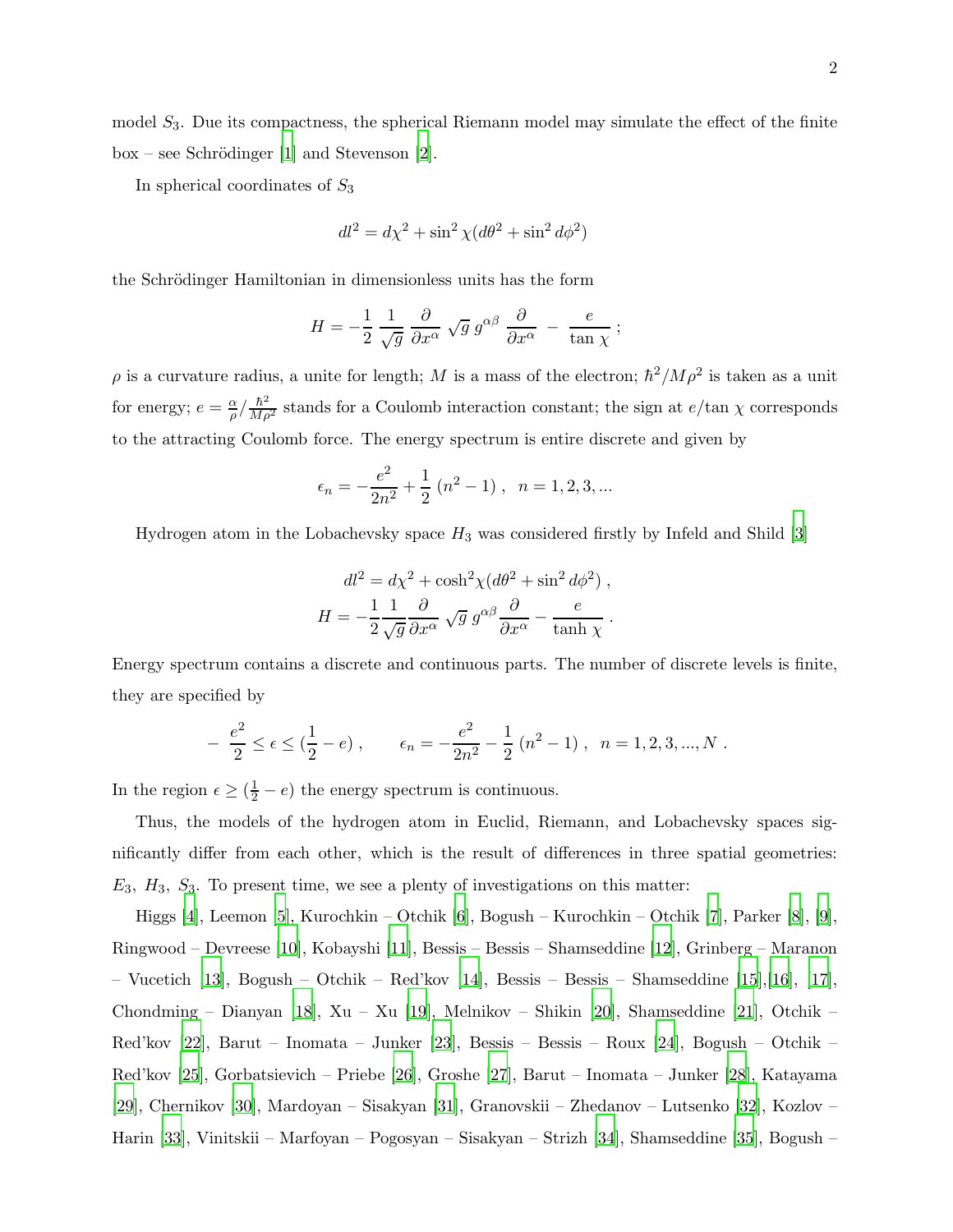Kurochkin – Otchik [\[36](#page-26-2)], Otchik [\[37](#page-26-3)], Nersessian – Pogosyan [\[38\]](#page-26-4), Red'kov [\[39](#page-26-5)], Bogush – Kurochkin – Otchik [\[40](#page-26-6)], Kurochkin – Otchik – Shoukavy [\[41](#page-26-7)], Kurochkin – Shoukavy [42], Bogush – Otchik – Red'kov [\[43](#page-26-8)], Bessis – Bessis [\[44](#page-26-9)], Iwai [\[45](#page-26-10)], Cohen – Powers [\[46\]](#page-26-11), Ovsiyuk [\[47](#page-26-12)].

### II. COORDINATES IN SPACE  $H_3$  AND  $S_3$

In Euclidean 3-dimension space  $E_3$  there exist 11 coordinate systems [\[48](#page-26-13)], allowing for the complete separation of variables in the Helmholtz equation

$$
\left(\frac{1}{\sqrt{g}}\frac{\partial}{\partial x^{\alpha}}\sqrt{g}g^{\alpha\beta}\frac{\partial}{\partial x^{\alpha}}+\lambda\right)\Phi(x^{1},x^{2},x^{3})=0 ;
$$

 $g^{\alpha\beta}(x)$  stands for the metric tensor of space  $E_3$  specified for curvilinear coordinates  $(x^1, x^2, x^3)$ . Solution of the same problem for spaces of constant positive and negative curvature, Riemannian  $S_3$  and Lobachevsky  $H_3$  models was given by Olevsky in [\[49\]](#page-26-14). It was established that there exist 34 such coordinate systems for hyperbolic space  $H_3$ , whereas in the case of spherical model  $S_3$  the number of those systems is only 6. Extension of the analysis to the complex sphere was given by Kalnins and Miller in [\[51\]](#page-27-0). Also see [\[53](#page-27-1)[–55](#page-27-2), [55,](#page-27-2) [56](#page-27-3)].

The above asymmetry between  $H_3$  and  $S_3$  may be seen as even more strange if one calls the known relations of these models through the analytical continuation

$$
H_3 \t x_0^2 - x_1^2 - x_2^2 - x_3^2 = +1 ,
$$
  
\n
$$
S_3 \t y_0^2 + y_1^2 + y_2^2 + y_3^2 = +1 ;
$$
\n(1)

the curvature radius  $R$  is taken as a unit for length.

The asymmetry of the models  $H_3$  and  $S_3$  with respect to coordinate systems finds its logical corollary when turning to the study of the quantum mechanical model for a hydrogen atom on the background of a curved space. In particular, an additional degeneracy like in the case of flat space was observed, which presumes existence of a hidden symmetry in the (curved space) problem. In [\[4](#page-24-3)[–7](#page-24-6)], the symmetry operators accounting for such additional degeneracy in Kepler problem on curved space background ware found for both model  $H_3$  and  $S_3$ , and an analog of the conventional Runge – Lenz vector in the flat space was constructed.

Connection between the Runge – Lenz operator  $\vec{A}$  in the quantum Kepler problem and parabolic coordinates in Euclidean space is well known: by solving the Schrödinger equation in these coordinates the eigenfunctions of the third component  $A_3$  arise [13]. Analogous situation exists in the hyperbolic space  $H_3$  but not in in the spherical  $S_3$ . In the Lobachewsky space, among 34 coordinates established by Olevsky [\[49](#page-26-14)] one may select one special case of parabolic system of coordinates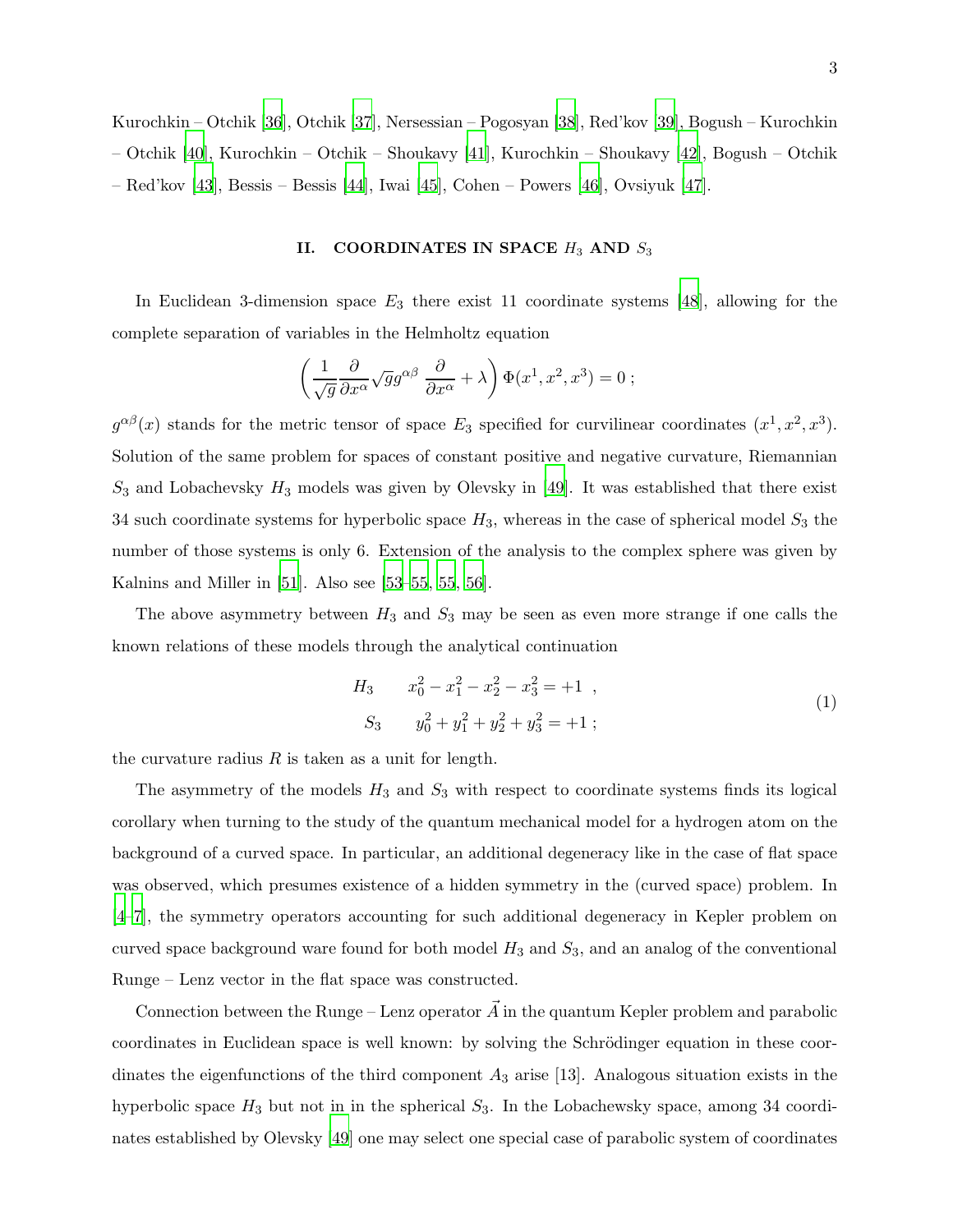in  $H_3$ , in which the Schrödinger equation allows the separation of variables and the wave functions arisen turn out to be eigenfunctions of the operator  $B = A_3 + L^2$ . Among six coordinate systems mentioned in [4] an analog of parabolic coordinates is not encountered.

If one looks at 34 and 6 systems in  $H_3$  and  $S_3$  respectively, one can note that all six ones from  $S_3$  have their counterparts in  $H_3$ . The main purpose of the present paper consists is the search of some counterparts of remaining  $34 - 6 = 28$  systems. It turns out that such 28 systems in  $S_3$ can be constructed, but they should be complex-valued; to preserve real nature of the geometrical space one must impose additional restrictions including complex conjugation.

In particular, the complex analog for parabolic coordinates in space of the positive curvature  $S_3$  can be introduced and used in studying the quantum mechanical Kepler problem in this space (this possibility was partly studied before in [\[14](#page-24-13)], [\[22](#page-25-4)], [\[43\]](#page-26-8)).

Let us start with the following fact: from the the metrics in Lobachevsky space (note  $\chi \in$  $[0, +\infty)$ 

$$
dl^2 = d\chi^2 + \sinh^2\chi \ (d\theta^2 + \sin^2\theta \ d\phi^2)
$$
 (2)

by means of the change  $\chi \to i \chi$ ,  $\sinh \chi \to i \sin \chi$  one can obtain the corresponding metrics of the Riemannian space (note that  $\chi \in [0, \pi]$ )

$$
dl^{2} = -[ d\chi^{2} + \sin^{2}\chi (d\theta^{2} + \sin^{2}\theta d\phi^{2}) ].
$$
 (3)

This simple observation on  $H_3 - S_3$  connection leads us to interesting consequences. Indeed, let us compare, for instance, wave functions and spectra for hydrogen atom in spaces of negative and constant curvature

$$
\underline{H_3}, \quad \Psi_{nlm}(\chi, \theta, \phi) = NS(\chi)Y_{lm}(\theta, \phi) ,
$$

$$
S(\chi) = \sinh^l \chi \exp\left[ \left( n - l - 1 - \frac{e}{n} \right) \chi \right]
$$

$$
\times F\left( \frac{e}{n} + l + 1, l - n + 1, 2l + 2; 1 - e^{-2\chi} \right) ,
$$

$$
\epsilon_n = -\frac{e^2}{2n^2} - \frac{1}{2}(n^2 - 1) ;
$$
(4)

$$
\frac{S_3}{N}, \quad \Psi_{nlm}(\chi, \theta, \phi) = KS(\chi)Y_{lm}(\theta, \phi),
$$

$$
S(\chi) = \sin^l \chi \exp\left[\left(i(n-l-1) - \frac{e}{n}\right)\chi\right]
$$

$$
\times F\left(-i\frac{e}{n} + l + 1, l - n + 1, 2l + 2; 1 - e^{-2i\chi}\right),
$$

$$
\epsilon_n = -\frac{e^2}{2n^2} + \frac{1}{2}(n^2 - 1), \quad e = \frac{\alpha}{R} / \frac{M\hbar^2}{R^2};
$$
(5)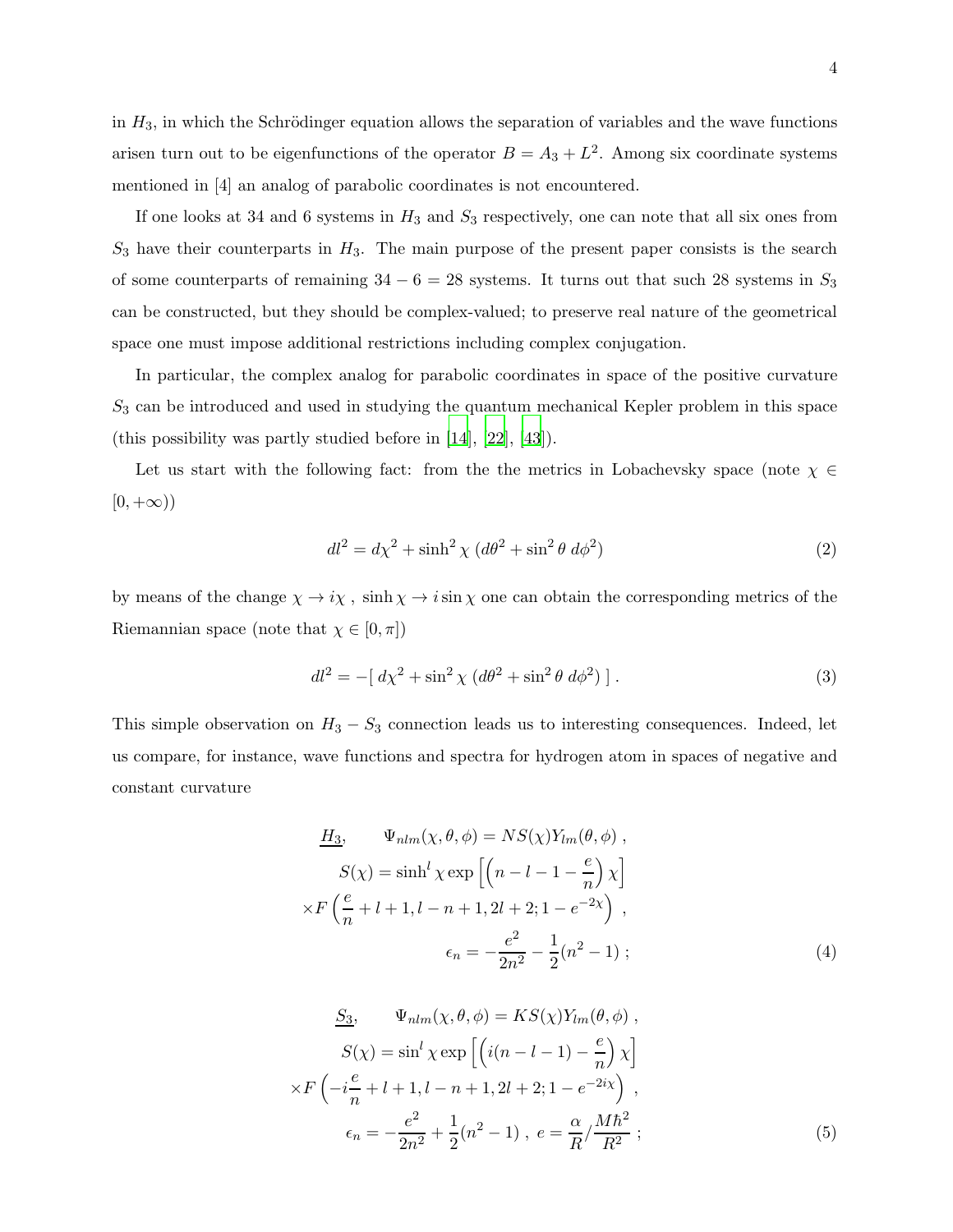$$
\chi \longrightarrow i \chi, e \longrightarrow -i e, \epsilon \longrightarrow -\epsilon.
$$
 (6)

This example indicates that the relation between  $H_3$  and  $S_3$  reflected by substitution  $\chi \to i\chi$ is meaningful. In the context of the described above situation with coordinate systems in  $H_3$  and S<sub>3</sub>, let us make use of this correspondence  $(\chi \rightarrow i \chi)$  as follows.

Let in the Lobachevsky space  $H_3$  be chosen a coordinate system  $(\rho_1, \rho_2, \rho_3)$  (one of those 34 found by Olevsky), then as a first step one has to establish connection of such a system with spherical one:

<span id="page-4-1"></span>
$$
\rho_k = f_k(\chi, \theta, \phi) \tag{7}
$$

and a second step is to introduce a corresponding coordinate system in the space  $S_3$  through the formal change  $\chi \longrightarrow i \chi$ :

<span id="page-4-2"></span>
$$
\rho_k = f_k(i\chi, \theta, \phi) \tag{8}
$$

With help of this prescription one can determine 34 coordinate systems in space  $S_3$  in comparison to six ones given in [\[49](#page-26-14)]. It turns out that 28 new (added) coordinate systems are complex-valued and therefore additional restrictions should be imposed which involve complex conjugation. All these extra coordinate systems permit the full separation of variables in the Helmholtz equation on the sphere  $S_3$ .

Below, only one example of such coordinates, analog of the parabolic ones in space  $H_3$ , will be examined in detail and applied to the study of the quantum-mechanical Kepler problem on the sphere  $S_3$ .

### III. PARABOLIC COORDINATES IN SPACE MODELS  $S_3$ ,  $H_3$

In [\[49](#page-26-14)], the following coordinate system (the case  $XXV$ ) in Lobachevsky space had been given

<span id="page-4-0"></span>
$$
dl^2 = \frac{(\rho_1 - \rho_2)}{4(\rho_1 - a)(\rho_1 - b)^2} d\rho_1^2 + \frac{(\rho_2 - \rho_1)}{4(\rho_2 - a)(\rho_2 - b)^2} d\rho_2^2 - (\rho_1 - a)(\rho_2 - a)d\rho_3^2, \tag{9}
$$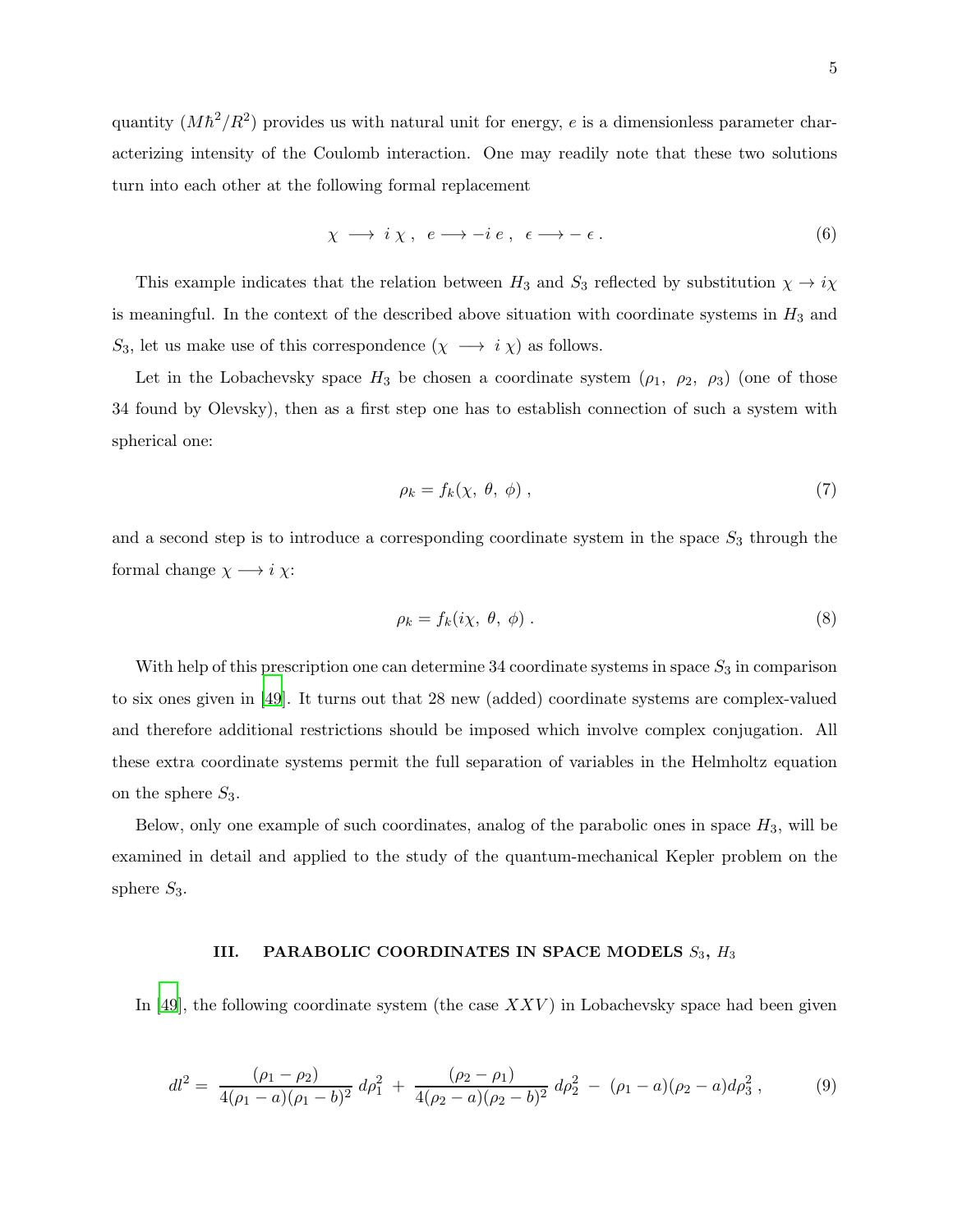where  $(\rho_1, \rho_2, \rho_3)$  are connected with the four quasi-Cartesian coordinates  $(x_0, x_1, x_2, x_3)$ 

$$
-(x0)2 + (x1)2 + (x2)2 + (x3)2 = -1, \t x0 > +1
$$

<span id="page-5-0"></span>by the formulas

$$
\frac{x_2}{x_1} = \tan\left[(a-b)\rho_3\right], \quad b < \rho_1 < a < \rho_2,
$$
  

$$
\frac{x_1^2 + x_2^2}{\rho_i - a} + \frac{x_3^2 - x_0^2}{\rho_i - b} + \frac{(x_3 - x_0)^2}{(\rho_i - b)^2} = 0 \quad (i = 1, 2).
$$
 (10)

With the notation

$$
x_1^2 + x_2^2 = \sigma^2 , \ x_3 - x_0 = U , \ x_3 + x_0 = V ,
$$

and  $a = +1, b = 0, \text{ eq.} (10)$  $a = +1, b = 0, \text{ eq.} (10)$  gives

$$
\sigma^2 + UV = -1 , \qquad x_1 = \sigma \cos \rho_3 , \qquad x_2 = \sigma \sin \rho_3 ,
$$
  

$$
\frac{\sigma^2}{\rho_1 - 1} + \frac{UV}{\rho_1} + \frac{U^2}{\rho_1^2} = 0 , \qquad \frac{\sigma^2}{\rho_2 - 1} + \frac{UV}{\rho_2} + \frac{U^2}{\rho_2^2} = 0 .
$$

Combining two last equations results in

$$
\left(\frac{\rho_1}{\rho_1 - 1} - \frac{\rho_2}{\rho_2 - 1}\right) \sigma^2 + \left(\frac{1}{\rho_1} - \frac{1}{\rho_2}\right) U^2 = 0,
$$
  

$$
\left(\frac{\rho_1^2}{\rho_1 - 1} - \frac{\rho_2^2}{\rho_2 - 1}\right) \sigma^2 + (\rho_1 - \rho_2) UV = 0.
$$

From this, taking into account  $\sigma^2 + UV = -1$ , we arrive at

$$
\frac{U}{V} = \frac{\rho_1 \rho_2}{\rho_1 \rho_2 - \rho_1 - \rho_2}, \ \ UV = \rho_1 \rho_2 - \rho_1 - \rho_2,
$$

and further

$$
U^2 = \rho_1 \rho_2 , \ \ V = U \frac{\rho_1 \rho_2 - \rho_1 - \rho_2}{\rho_1 \rho_2}
$$

Thus, for  $U, V, \sigma$  we have found (the Lobachevsky space is realized on the branch  $x_0 > +1$ , so that  $(x_3 - x_0) \le 0$ )

$$
U = x_3 - x_0 = -\sqrt{\rho_1 \rho_2} , \qquad V = x_3 + x_0 = \frac{\rho_1 + \rho_2 - \rho_1 \rho_2}{\sqrt{\rho_1 \rho_2}} ,
$$

$$
\sigma = \sqrt{-1 - UV} = \sqrt{-(1 - \rho_1)(1 - \rho_2)} .
$$

Explicit formulas relating  $\rho_1, \rho_2, \rho_3$  with Cartesian coordinates  $(x_0, x_l)$  look as

<span id="page-5-1"></span>
$$
x_1 = \sqrt{-(1 - \rho_1)(1 - \rho_2)} \cos \rho_3 ,
$$
  
\n
$$
x_2 = \sqrt{-(1 - \rho_1)(1 - \rho_2)} \sin \rho_3 ,
$$
  
\n
$$
x_3 = \frac{\rho_1 + \rho_2 - 2\rho_1\rho_2}{2\sqrt{\rho_1\rho_2}} , x_0 = \frac{\rho_1 + \rho_2}{2\sqrt{\rho_1\rho_2}} ;
$$
\n(11)

.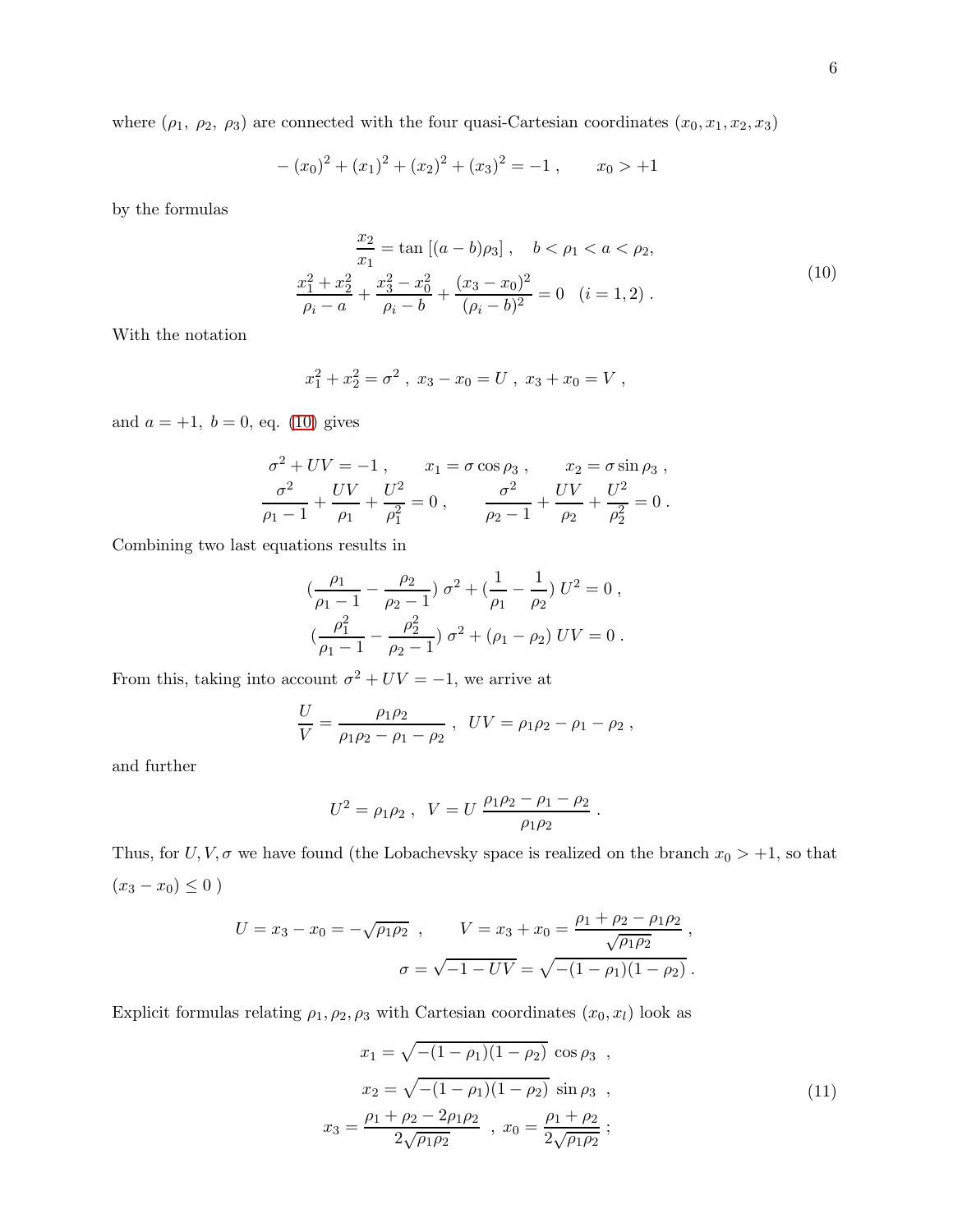and the inverse formulas are

$$
\rho_1 = \frac{x_0 - x_3}{x_0 + x}, \ \rho_2 = \frac{x_0 - x_3}{x_0 - x},
$$
  

$$
\rho_3 = \arctan \frac{x_2}{x_1}, \ x = \sqrt{x_1^2 + x_2^2 + x_3^2}.
$$
 (12)

Now, instead of the introduced  $\rho_1, \rho_2, \rho_3$  one can define other coordinates which behave simply in the limit  $R \to \infty$  (the curvature vanishes). Such a limiting procedure for spherical coordinates of the hyperbolic space  $H_3$  with metrics

$$
dl^{2} = \rho^{2} [ d\chi^{2} + \sinh^{2} \chi (d\theta^{2} + \sin^{2} \theta d\phi^{2}) ]
$$

going over into spherical ones of the flat space  $E_3$ 

$$
\lim_{\rho \to \infty} (\rho \chi) = r , \lim_{\rho \to \infty} (\rho \sinh \chi) = r . \tag{13}
$$

Eliminating  $x_0$  as follows

$$
q_l = \frac{x_l}{x_0} = \frac{x_l}{+\sqrt{1+x^2}}, \ q_l = \tanh \chi \ n_l, \qquad n_l = (\sin \theta \cos \phi, \sin \theta \sin \phi, \cos \theta)
$$

we note that when  $R \to \infty$  the coordinates  $q_l$  reduce to

$$
\lim_{\rho \to \infty} (\rho q_l) = \lim_{\rho \to \infty} (\rho \tanh \chi \eta_l) = r \eta_l . \tag{14}
$$

So, to have coordinates with known and understandable behavior in the limit  $R \to \infty$  we define new coordinates  $t_1, t_2, \phi$ 

$$
t_1 = 1 - \rho_1 = \frac{q_3 + q}{1 + q}
$$
,  $t_2 = 1 - \rho_2 = \frac{q_3 - q}{1 - q}$ ,  $\phi = \rho_3 = \arctan \frac{q_2}{q_1}$ ; (15)

in the limit of the flat space they provide us with the known parabolic coordinates  $(\xi, \eta, \phi)$ 

$$
\lim_{\rho \to \infty} (\rho t_1) = z + r = \xi , \qquad \lim_{\rho \to \infty} (\rho t_2) = z - r = -\eta . \tag{16}
$$

The metrics [\(9\)](#page-4-0) in coordinates  $(t_1, t_2, \phi)$  takes the form

$$
dl^{2} = \frac{t_{1} - t_{2}}{4t_{1}(1 - t_{1})^{2}} dt_{1}^{2} + \frac{t_{2} - t_{1}}{4t_{2}(1 - t_{2})^{2}} dt_{2}^{2} - t_{1}t_{2} d\phi^{2},
$$
  
\n
$$
0 \le t_{1} \le 1 , \qquad t_{2} \le 0 , \qquad 0 \le \phi \le 2\pi .
$$
 (17)

Now, with the help of the rules [\(7\)](#page-4-1) and [\(8\)](#page-4-2), one can define corresponding parabolic coordinates  $t_1, t_2$  on the sphere  $S_3$ . To this end, coordinates  $(t_1, t_2)$  in  $H_3$  must be expressed in terms of spherical ones  $(\chi, \theta)$ 

$$
t_1 = (1 + \cos \theta) \frac{\tanh \chi}{1 + \tanh \chi}, \qquad t_2 = (1 - \cos \theta) \frac{-\tanh \chi}{1 - \tanh \chi}
$$
(18)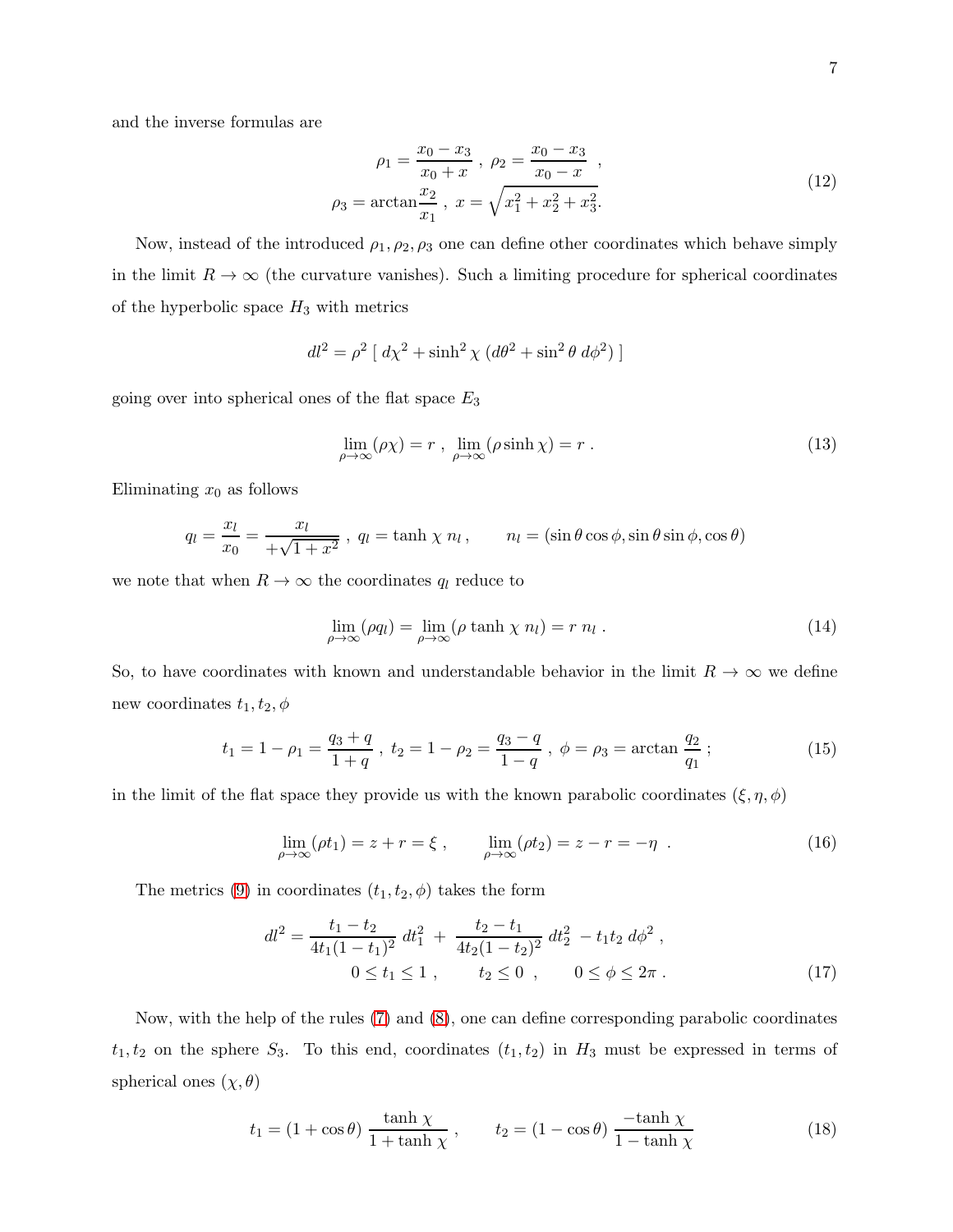<span id="page-7-0"></span>from whence we get defining relations for corresponding coordinates in  $S_3$ 

$$
t_1 = (1 + \cos \theta) \frac{i \tan \chi}{1 + i \tan \chi}, \qquad t_2 = (1 - \cos \theta) \frac{-i \tan \chi}{1 - i \tan \chi}.
$$
 (19)

Take special notice that  $(t_1 \text{ and } t_2)$  in [\(19\)](#page-7-0) are complex-valued expressed through two real  $(\chi, \theta)$ . The inverse formulas are readily found

$$
1 + \cos \theta = t_1 \left(1 + \frac{1}{iq}\right), \qquad 1 - \cos \theta = t_1 \left(1 - \frac{1}{iq}\right),
$$

$$
\cos \theta = \frac{t_1 + t_2 - 2t_1 t_2}{t_1 - t_2}, \qquad iq = \frac{t_1 - t_2}{2 - t_1 - t_2}.
$$
(20)

<span id="page-7-1"></span>So defined parametrization of  $S_3$  by coordinates  $t_1, t_2$  can be additionally detailed by the formulas

$$
t_1 = (1 + \cos \theta) \varphi(\chi) , \qquad t_2 = (1 - \cos \theta) \varphi^*(\chi) ,
$$
  

$$
\varphi(\chi) = \sin \chi \exp \left[ i(\frac{\pi}{2} - \chi) \right].
$$
 (21)

From [\(21\)](#page-7-1) one can derive the relationship between  $t_1$  and  $t_2$ 

$$
\frac{t_1}{t_2^*} = \frac{t_1^*}{t_2} = -\frac{t_1(1-t_2)}{t_2(1-t_1)}, \ t_1 t_2 = (t_1 t_2)^*, \tag{22}
$$

which are equivalent to

$$
t_1^* = -t_1 \frac{1-t_2}{1-t_1}, \qquad t_2^* = -t_2 \frac{1-t_1}{1-t_2}, \qquad (23)
$$

or

$$
(1-t_2) = (1-t_1) \left(-\frac{t_1}{t_1^*}\right) , \qquad (1-t_1) = (1-t_2) \left(-\frac{t_2}{t_2^*}\right) . \tag{24}
$$

Its existence may evidently be referred to the real nature of the space  $S_3$ . In particular, one consequence is: if  $t_1 \rightarrow 1-0$  then  $t_2 \rightarrow 1+0,$  and so on.

In the following, so defined coordinates  $(t_1, t_2, \phi)$  are called parabolic coordinates on the sphere  $S_3$ . In the limit of the flat space, they reduce to the ordinary parabolic coordinates

$$
\lim_{\rho \to \infty} (-i\rho t_1) = \xi , \lim_{\rho \to \infty} (-i\rho t_2) = -\eta . \tag{25}
$$

Now, we transform the metrics of the space  $S_3$  in spherical coordinates

$$
dl^2 = -\,d\chi^2 - \sin^2\chi\,\left(d\theta^2 + \sin^2\theta\,\,d\phi^2\right),
$$

to complex parabolic  $t_1, t_2, \phi$ . As a first step, with the help of

$$
\sin^2 \theta = t_1 t_2 \frac{1+q^2}{q^2}, \sin^2 \chi = \frac{q^2}{1+q^2},
$$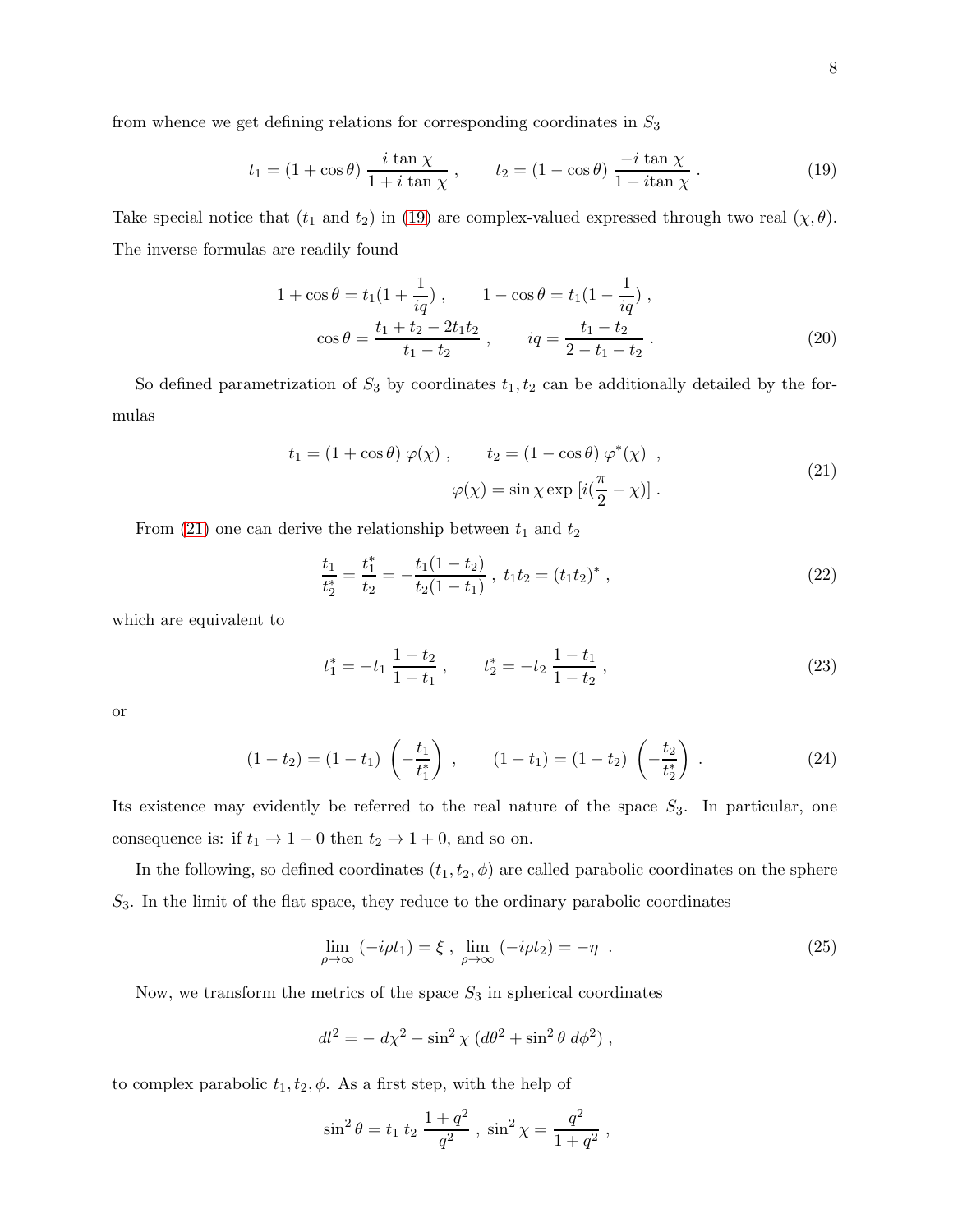we obtain

$$
\sin^2 \chi \sin^2 \theta \ d\phi^2 = t_1 t_2 d\phi^2 \ . \tag{26}
$$

As a second step, we have

$$
(d\theta)^2 = \frac{1}{\sin^2 \theta} (d \cos \theta)^2 = \frac{1}{t_1 t_2} \frac{q^2}{1 + q^2} [d(\frac{t_1 + t_2 - 2t_1 t_2}{t_1 - t_2})]^2,
$$

and further

$$
\sin^2 \chi \, (d\theta)^2 = \frac{q^4}{(1+q^2)^2} \, \frac{4}{t_1 t_2 (t_1-t_2)^4} \left[ \, t_2 (t_2-1) \, dt_1 \, - \, t_1 (t_1-1) \, dt_2 \, \right]^2 \, ,
$$

or

$$
\sin^2 \chi \, (d\theta)^2 = \frac{1}{4(1-t_1)^2(1-t_2)^2t_1t_2} \left[ t_2 \left( t_2 - 1 \right) dt_1 - t_1 \left( t_1 - 1 \right) dt_2 \right]^2. \tag{27}
$$

Taking into account relations

$$
\frac{i \, d\chi}{\cos^2 \chi} = dt_1 \frac{2(1-t_2)}{(2-t_1-t_2)^2} - dt_2 \frac{2(1-t_1)}{(2-t_1-t_2)^2}
$$

and

$$
\cos^2 \chi = \frac{1}{1 + \tan^2 \chi} = \frac{(2 - t_1 - t_2)^2}{4(1 - t_1)(1 - t_2)},
$$

we get

$$
(d\chi)^2 = -\frac{\left[ (1-t_2)dt_1 - (1-t_1)dt_2 \right]^2}{4(1-t_1)^2(1-t_2)^2} \tag{28}
$$

Therefore, for the metrics in parabolic coordinates in  $S_3$  we have arrived at the form

$$
dl^2 = \frac{t_2 - t_1}{4t_1(1 - t_1)^2} dt_1^2 + \frac{t_1 - t_2}{4t_2(1 - t_2)^2} dt_2^2 + t_1 t_2 d\phi^2.
$$
 (29)

Formally, this formula differs from its counterpart in the space  $H_3$  only by presence of  $(-1)$  in the expression for  $dl^2$ .

The more clarity in the complex coordinates may be achieved if one determines them in terms of Cartesian coordinates

$$
i y_1 = \sqrt{-t_1 t_2} \cos \phi , \qquad i y_2 = \sqrt{-t_1 t_2} \sin \phi ,
$$
  

$$
i y_3 = \frac{t_1 + t_2 - 2t_1 t_2}{2\sqrt{(1 - t_1)(1 - t_2)}}, \qquad y_0 = \frac{2 - t_1 - t_2}{2\sqrt{(1 - t_1)(1 - t_2)}} ;
$$
 (30)

<span id="page-8-0"></span>they evidently obey an identity (below the notation  $y = \sqrt{y_1^2 + y_2^2 + y_3^2}$  is used)

$$
y_1^2 + y_2^2 + y_3^2 + y_0^2 = (y + iy_0)(y - iy_0) = 1.
$$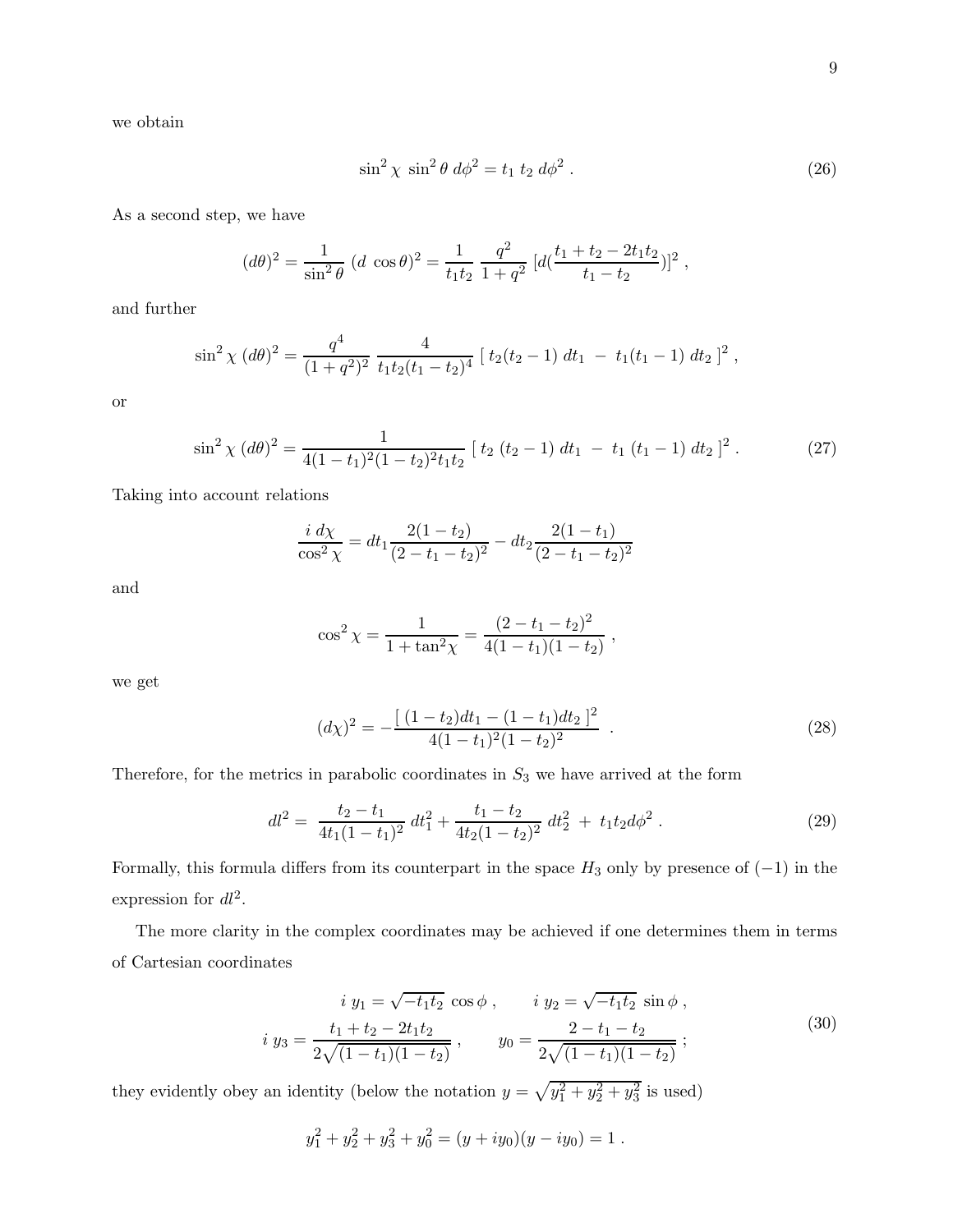Inverse to [\(30\)](#page-8-0) formulas are

$$
t_1 = (y + y_3) (y + iy_0) = a e^{i\alpha},
$$
  
\n
$$
t_2 = (y - y_3)(y - iy_0) = b e^{-i\alpha},
$$
  
\n
$$
t_1 t_2 = y_1^2 + y_2^2, \quad \tan \phi = \frac{y_2}{y_1}.
$$
\n(31)

Two complex coordinates are detailed by

$$
a = y + y_3, \ b = y - y_3, \ ab = y_1^2 + y_2^2,
$$
  

$$
\cos \alpha = y, \qquad \sin \alpha = y_0;
$$
 (32)

from this it follows

$$
\cos \alpha = y = \frac{a+b}{2} , \qquad \frac{a-b}{2} = y_3 .
$$

The domain for variables  $(a, b)$  can ne illustrated by the Fig. 1.



Fig. 1. The domain for  $(a, b)$ .

Note that associated points in the sphere  $(y_0, y_k)$  and  $(-y_0, -y_k)$  are parameterized according to

$$
(+y_0, +y_k) \implies (t_1, t_2, \phi),
$$
  

$$
(-y_0, -y_k) \implies (t_2, t_1, \phi + \pi),
$$
 (33)

or

$$
(+y_0, +y_k) \implies (a, b, \phi) ,(-y_0, -y_k) \implies (b, a, \phi + \pi).
$$
\n(34)

Let us describe peculiarities of parametrization of  $S_3$  by the variables  $(a, b, \alpha, \phi)$ . The first that is a closed line

$$
y_1 = 0, \ y_2 = 0, \ y_3 + y_0^2 = 1 \ ; \tag{35}
$$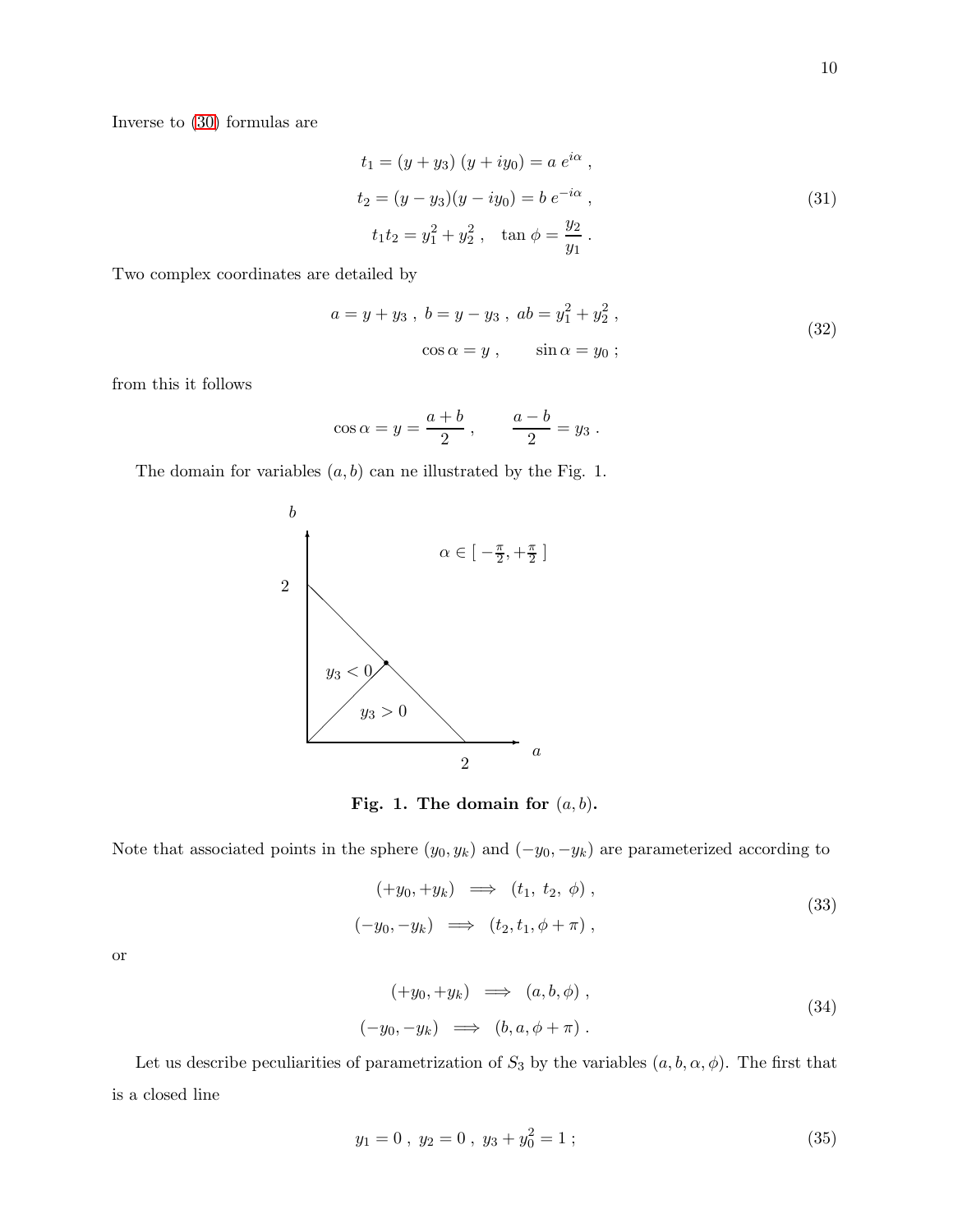in this case,  $ab = 0$ , and to this line there corresponds only a part of the boundary in Fig. 1,  $a = 0$ and  $b = 0$  (and the coordinate  $\phi$  is "dumb")

$$
y_3 > 0, t_1 = 2y_3(y_3 + iy_0), \t t_2 = 0, \alpha \in \left[-\frac{\pi}{2}, +\frac{\pi}{2}\right];
$$
  

$$
y_3 < 0, t_1 = 0, t_2 = -2y_3(y_3 - iy_0), \alpha \in \left[-\frac{\pi}{2}, +\frac{\pi}{2}\right].
$$
 (36)

Now, let us consider another closed line

$$
y_3 = 0, \ y_0 = 0, \ y_1^2 + y_2^2 = 1 \ ; \tag{37}
$$

characterized by

$$
a = b = \sqrt{y_1^2 + y_2^2} = 1 , \qquad e^{\pm i\alpha} = 1 \pm i \, 0 , \, a + b = 2 . \tag{38}
$$

To this line there correspond a single point  $(1, 1)$  on the boundary (see Fig. 1), and the coordinate  $\phi$  is not "dump" now

$$
y_1 = \cos \phi , \qquad y_2 = \sin \phi . \tag{39}
$$

There exists one other peculiar region to which there corresponds the line  $a + b = 2$  on the boundary (see Fig. 1). Indeed, let

$$
y_0 = 0, \qquad y_1^2 + y_2^2 + y_3^2 = 1,
$$
\n<sup>(40)</sup>

this sphere is parameterized in accordance with

$$
\sin \alpha = 0, \quad \cos \alpha = 1 \quad \implies \quad a + b = 2, \quad \phi \in [0, 2\pi],
$$
  

$$
y_1 = +\sqrt{a(2 - a)} \cos \phi, \qquad y_2 = +\sqrt{a(2 - a)} \sin \phi, \quad y_3 = a - 1.
$$
 (41)

Here one can introduce the variable  $a - 1 = \cos \theta$ , then

$$
y_1 = +\sin\theta\cos\phi
$$
,  $y_2 = +\sin\theta\sin\phi$ ,  $y_3 = \cos\theta$ .

# IV. SEPARATION OF VARIABLES IN PARABOLIC COORDINATES, THE MODELS  $H_3$  AND  $S_3$

Now let us turn to a Coulomb problem. General expression for Schrödinger Hamiltonian

$$
H = -\frac{1}{2} \frac{1}{\sqrt{g}} \frac{\partial}{\partial x^{\alpha}} \sqrt{g} g^{\alpha \beta} \frac{\partial}{\partial x^{\beta}} - \frac{e}{q} , \qquad \sqrt{g} = i \frac{t_1 - t_2}{4(1 - t_1)(1 - t_2)} , \qquad (42)
$$

gives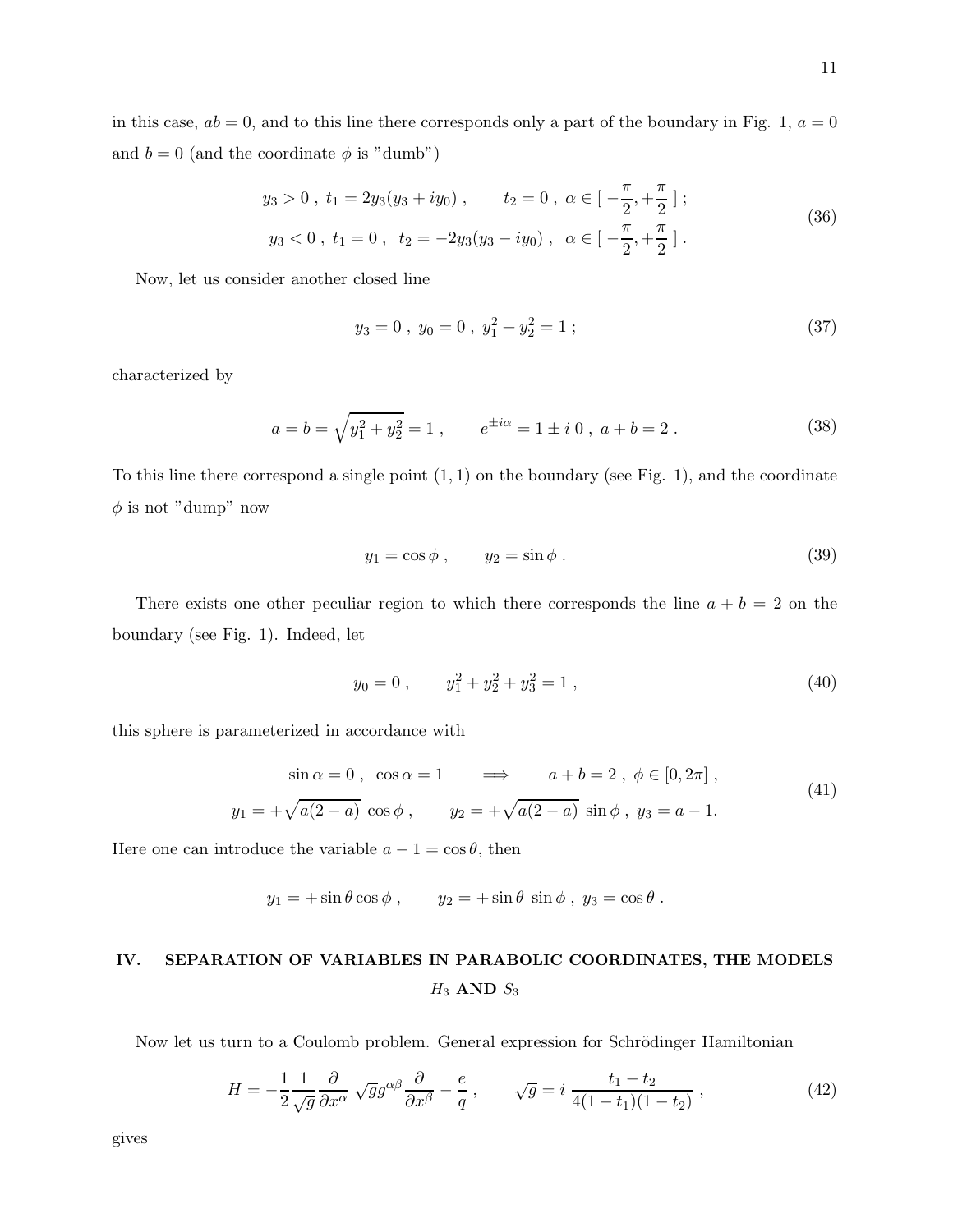$$
H = 2\frac{1 - t_1}{t_1 - t_2} \frac{\partial}{\partial t_1} t_1 (1 - t_1) \frac{\partial}{\partial t_1} + 2\frac{1 - t_2}{t_2 - t_1} \frac{\partial}{\partial t_2} t_2 (1 - t_2) \frac{\partial}{\partial t_2} -\frac{1}{2t_1 t_2} \frac{\partial^2}{\partial \phi^2} - ie \frac{2 - t_1 - t_2}{t_1 - t_2}.
$$
\n(43)

Transition to the Hamiltonian in the model  $H_3$  is achieved by performing two formal replacements:  $e$   $\implies$  *ie*, and  $H$   $\implies$  -*H*. Thus we obtain

$$
\underline{H_3}
$$

$$
H = -2 \frac{1 - t_1}{t_1 - t_2} \frac{\partial}{\partial t_1} t_1 (1 - t_1) \frac{\partial}{\partial t_1} - 2 \frac{1 - t_2}{t_2 - t_1} \frac{\partial}{\partial t_2} t_2 (1 - t_2) \frac{\partial}{\partial t_2} + \frac{1}{2t_1 t_2} \frac{\partial^2}{\partial \phi^2} - e \frac{2 - t_1 - t_2}{t_1 - t_2} . \tag{44}
$$

Now, let us separate the variables in the Schrödinger equation in coordinates  $(t_1, t_2, \phi)$  – first let us specify the case of the model  $S_3$ 

$$
\Psi(t_1, t_2, \phi) = f_1(t_1) f_2(t_2) e^{im\phi} ; \qquad (45)
$$

from  $H$   $\Psi = \epsilon \Psi$  it follows

<span id="page-11-0"></span>
$$
f_2 \frac{2(1-t_1)}{t_1-t_2} \frac{d}{dt_1} t_1(1-t_1) \frac{d}{dt_1} f_1 + f_1 \frac{2(1-t_2)}{t_2-t_1} \frac{d}{dt_2} t_2(1-t_2) \frac{d}{dt_2} f_2
$$
  
 
$$
+ \frac{m^2}{2t_1t_2} f_1 f_2 - ie \frac{2-t_1-t_2}{t_1-t_2} f_1 f_2 = \epsilon f_1 f_2.
$$
 (46)

and then multiplying [\(46\)](#page-11-0) by  $\left(t_1-t_2\right)/2$   $f_1f_2$  , one derives

$$
\frac{1}{f_1} (1 - t_1) \frac{d}{dt_1} t_1 (1 - t_1) \frac{d}{dt_1} f_1 - \frac{m^2}{4t_1} + \frac{ie}{2} t_1 - \frac{\epsilon}{2} t_1
$$

$$
-\frac{1}{f_2} (1 - t_2) \frac{d}{dt_2} t_2 (1 - t_2) \frac{d}{dt_2} f_2 + \frac{m^2}{4t_2} + \frac{ie}{2} t_2 + \frac{\epsilon}{2} t_2 + (k_1 - k_2) = 0 \tag{47}
$$

where two separation constants  $k_1$  and  $k_2$  obey an additional constraint

$$
k_1 - k_2 = -i e \tag{48}
$$

Thus, the problem in  $S_3$  consists in solving the system

<span id="page-11-1"></span> $S_3$ 

$$
(1-t_1)\frac{d}{dt_1}t_1(1-t_1)\frac{d}{dt_1}f_1 + (\frac{ie-\epsilon}{2}t_1 - \frac{m^2}{4t_1} + k_1)f_1 = 0,
$$
  

$$
(1-t_2)\frac{d}{dt_2}t_2(1-t_2)\frac{d}{dt_2}f_2 + (\frac{-ie-\epsilon}{2}t_2 - \frac{m^2}{4t_1} + k_2)f_2 = 0.
$$
 (49)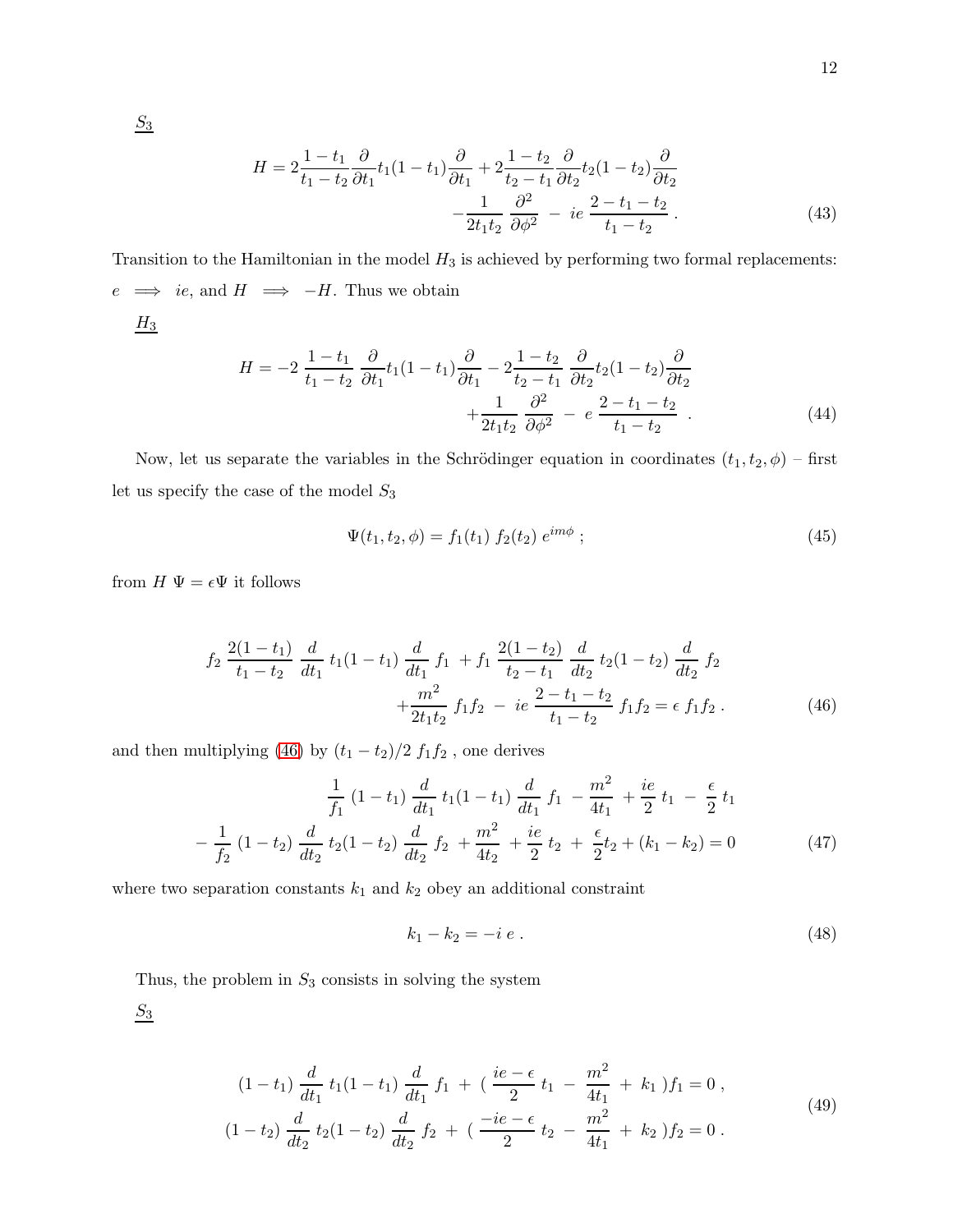In the model  $H_3$  we obtain (separation constants obey the identity  $k_1 - k_2 = e$ )

<span id="page-12-0"></span> $H_3$ 

$$
(1-t_1)\frac{d}{dt_1}t_1(1-t_1)\frac{d}{dt_1}f_1 + (\frac{-e+\epsilon}{2}t_1 - \frac{m^2}{4t_1} + k_1)f_1 = 0,
$$
  

$$
(1-t_2)\frac{d}{dt_2}t_2(1-t_2)\frac{d}{dt_2}f_2 + (\frac{e+\epsilon}{2}t_2 - \frac{m^2}{4t_1} + k_2)f_2 = 0.
$$
 (50)

Solutions of [\(49\)](#page-11-1) and [\(50\)](#page-12-0) are searched in the form

$$
f_1 = t_1^{a_1} (1 - t_1)^{b_1} S_1(t_1), \qquad f_2 = t_2^{a_2} (1 - t_2)^{b_2} S_2(t_2) . \qquad (51)
$$

It suffice to consider the case [\(49\)](#page-11-1); transition from  $S_3$  to  $H_3$  is realized trough the changes

$$
S_3 \Longrightarrow H_3 , \qquad \epsilon \Longrightarrow -\epsilon , \qquad e \Longrightarrow +ie .
$$

The first equation in [\(49\)](#page-11-1) gives (to obtain analogous result for  $f_2$ , is suffices to change the index 1 by 2 and the parameter  $e$  by  $-e)$ 

$$
t_{1}(1-t_{1}) S_{1}'' + S_{1}' [2a(1-t_{1})2bt_{1} + (1-2t_{1})]
$$

$$
- \left[ a_{1}(a_{1}-1) \left( \frac{1}{t_{1}}-1 \right) - 2a_{1}b_{1} + b_{1}(b_{1}-1) \left( \frac{1}{t_{1}}-1 \right) + a_{1} \left( \frac{1}{t_{1}}-2 \right) - b_{1} \left( 2 - \frac{1}{1-t_{1}} \right) + \frac{ie - \epsilon}{2} \left( \frac{1}{1-t_{1}}-1 \right) - \frac{m^{2}}{4} \left( \frac{1}{t_{1}} + \frac{1}{1-t_{1}} \right) + k_{1} \frac{1}{1-t_{1}} \right] S_{1}(t_{1}) = 0. (52)
$$

Terms proportional to  $t_1^{-1}$  and  $(1-t_1)^{-1}$  can be eliminated by imposing additional restriction:

$$
a_1^2 - \frac{m^2}{4} = 0 , \qquad b_1^2 + \frac{ie - \epsilon}{2} - \frac{m^2}{4} + k_1 = 0 ; \tag{53}
$$

which results in

$$
t_1(1-t_1)S_1'' + S_1'[(2a_1 + 1) - (2a_1 + 2b_1 + 2)t_1]
$$

$$
-\left[a_1(a_1 + 1) + 2a_1b_1 + b_1(b_1 + 1) + \frac{ie - \epsilon}{2}\right]S_1 = 0.
$$

This means that  $S(t_1)$  is expressed in terms of hypergeometric functions  $S_1(t_1) = F(\alpha_1, \beta_1, \gamma_1; t_1)$ with parameters obeying to

$$
\gamma_1 = 2a_1 + 1
$$
,  $\alpha_1 + \beta_1 + 1 = 2a_1 + 2b_1 + 2$ ,  
\n $\alpha_1\beta_1 = a_1(a_1 + 1) + 2a_1b_1 + b_1(b_1 + 1) + \frac{ie - \epsilon}{2}$ ,

from whence it follows

$$
\alpha_1 = a_1 + b_1 + \frac{1}{2} + \sqrt{\frac{1}{4} + \frac{\epsilon - ie}{2}} ,
$$
  

$$
\beta_1 = a_1 + b_1 + \frac{1}{2} - \sqrt{\frac{1}{4} + \frac{\epsilon - ie}{2}} , \ \gamma_1 = 2a_1 + 1 .
$$
 (54)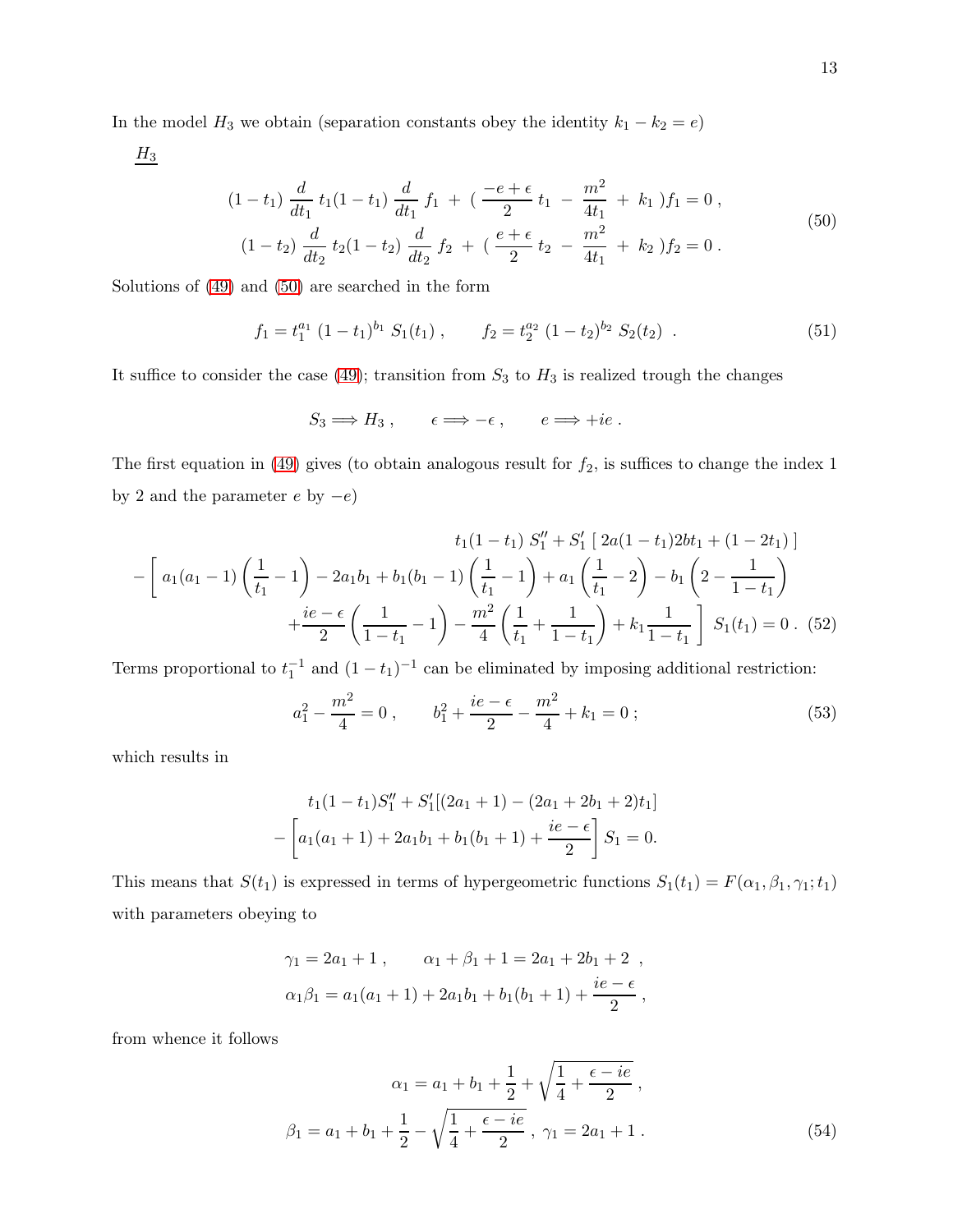Let us summarize:

for  $S_3$ 

$$
f_1 = t_1^{a_1} (1 - t_1)^{b_1} S_1, f_2 = t_2^{a_2} (1 - t_2)^{b_2} S_2,
$$
  
\n
$$
S_1 = F(\alpha_1, \beta_1, \gamma_1; t_1), S_2 = F(\alpha_2, \beta_2, \gamma_2; t_2),
$$
  
\n
$$
a_1^2 = \frac{m^2}{4}, a_2^2 = \frac{m^2}{4}; b_1^2 = \frac{\epsilon - ie}{2} + \frac{m^2}{4} - k_1, b_2^2 = \frac{\epsilon + ie}{2} + \frac{m^2}{4} - k_2,
$$
  
\n
$$
\alpha_1 = a_1 + b_1 + \frac{1}{2} + \sqrt{\frac{1}{4} + \frac{\epsilon - ie}{2}}, \alpha_2 = a_2 + b_2 + \frac{1}{2} + \sqrt{\frac{1}{4} + \frac{\epsilon + ie}{2}},
$$
  
\n
$$
\beta_1 = a_1 + b_1 + \frac{1}{2} - \sqrt{\frac{1}{4} + \frac{\epsilon - ie}{2}}, \beta_2 = a_2 + b_2 + \frac{1}{2} - \sqrt{\frac{1}{4} + \frac{\epsilon + ie}{2}},
$$
  
\n
$$
\gamma_1 = 2a_1 + 1, \gamma_2 = 2a_2 + 1, k_1 - k_2 = -ie;
$$
  
\n(55)

and for  $\underline{H_3}$ 

$$
f_1 = t_1^{a_1} (1 - t_1)^{b_1} S_1, \t f_2 = t_2^{a_2} (1 - t_2)^{b_2} S_2,
$$
  
\n
$$
S_1 = F(\alpha_1, \beta_1, \gamma_1; t_1), \t S_2 = F(\alpha_2, \beta_2, \gamma_2; t_2),
$$
  
\n
$$
a_1^2 = \frac{m^2}{4}, \t a_2^2 = \frac{m^2}{4}, \t b_1^2 = \frac{-\epsilon + e}{2} + \frac{m^2}{4} - k_1, \t b_2^2 = \frac{-\epsilon - e}{2} + \frac{m^2}{4} - k_2,
$$
  
\n
$$
\alpha_1 = a_1 + b_1 + \frac{1}{2} + \sqrt{\frac{1}{4} + \frac{-\epsilon + e}{2}}, \t \alpha_2 = a_2 + b_2 + \frac{1}{2} + \sqrt{\frac{1}{4} + \frac{-\epsilon - e}{2}},
$$
  
\n
$$
\beta_1 = a_1 + b_1 + \frac{1}{2} - \sqrt{\frac{1}{4} + \frac{-\epsilon + e}{2}}, \t \beta_2 = a_2 + b_2 + \frac{1}{2} - \sqrt{\frac{1}{4} + \frac{-\epsilon - e}{2}},
$$
  
\n
$$
\gamma_1 = 2a_1 + 1, \t \gamma_2 = 2a_2 + 1, \t k_1 - k_2 = e.
$$
  
\n(56)

### V. THE HYDROGEN ATOM IN  $H_3$ , BOUND STATES

The task consists in separating from all solutions found in Section IV those which describe possible bound states. To treat this problem we will need some additional details in parametrization of the model  $H_3$  by coordinates  $t_1, t_2, \phi$  (see [\(11\)](#page-5-1))

$$
x_1 = \sqrt{-t_1 t_2} \cos \phi , \qquad x_2 = \sqrt{-t_1 t_2} \sin \phi ,
$$
  
\n
$$
x_3 = \frac{t_1 + t_2 - 2t_1 t_2}{\sqrt{(1 - t_1)((1 - t_2))}}, \qquad x_0 = \frac{2 - t_1 - t_2}{\sqrt{(1 - t_1)((1 - t_2))}},
$$
  
\n
$$
t_1 = \frac{x_3 + x}{x_0 + x} = \frac{q_3 + q}{1 + q}, \ 0 \le t_1 < 1 , \qquad t_2 = \frac{x_3 - x}{x_0 - x} = \frac{q_3 - q}{1 - q},
$$
\n
$$
(57)
$$

$$
-\infty \le t_2 \le 0, \qquad \tan \phi = \frac{x_2}{x_1} = \frac{q_2}{q_1}, \qquad \phi \in [0, 2\pi]. \tag{58}
$$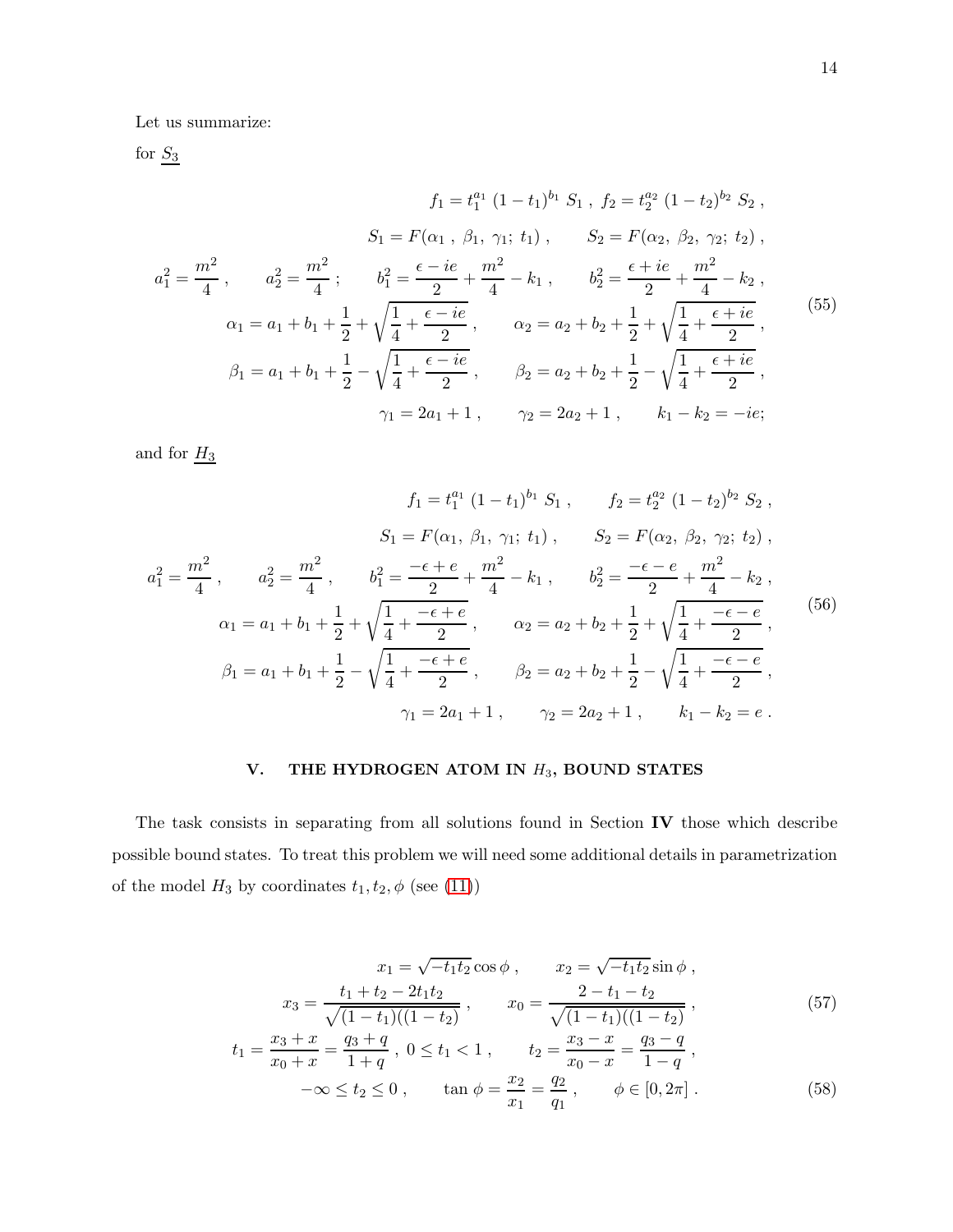Besides, we will use relations

$$
q_1 = \frac{\sqrt{-t_1 t_2} \sqrt{(1 - t_1) (1 - t_2)}}{2 - t_1 - t_2} \cos \phi,
$$
  

$$
q_2 = \frac{\sqrt{-t_1 t_2} \sqrt{(1 - t_1) (1 - t_2)}}{2 - t_1 - t_2} \sin \phi, \ q_3 = \frac{t_1 + t_2 - 2t_1 t_2}{2 - t_1 - t_2}.
$$

Note that the origin is characterized by

$$
t_1 = 0, t_2 = 0 \Longleftrightarrow q_1 = 0, q_2 = 0, q_3 = 0;
$$

and the whole boundary for the domain  $G(t_{1},t_{2})$  is detailed as follows (see Fig. 2)

(a) 
$$
t_1 = 0
$$
,  $t_2 \in (-\infty, 0] \implies$   
\n $q_1 = 0$ ,  $q_2 = 0$ ,  $q_3 = -q = \frac{t_2}{2 - t_2}$ ,  
\n $t_2 \to -\infty$ ,  $q_3 = -q \to -1$ ;  
\n(b)  $t_1 \to +1$ ,  $t_2 \in (-\infty, 0] \implies$   
\n $q_1 = 0$ ,  $q_2 = 0$ ,  $q_3 \to \frac{1 - t_2}{1 - t_2} = +1$ ,

so the boundary (b) parameterizes one single point;

(c) 
$$
t_1 \in [0, +1)
$$
,  $t_2 = 0 \implies$   
\n $q_1 = 0$ ,  $q_2 = 0$ ,  $q_3 = +q = \frac{t_1}{2 - t_1}$ ;  
\n(d)  $t_1 \in [0, +1)$ ,  $t_2 \to -\infty \implies$   
\n $q_1 = \sqrt{t_1(1 - t_1)} \cos \phi$ ,  
\n $q_2 = \sqrt{t_1(1 - t_1)} \sin \phi$ ,  $q_3 = 2t_1 - 1$ .

It is ellipsoid  $4(q_1^2+q_2^2)+q_3^2=1$  passing through two points

$$
t_1 \to 1 \, q_1 \to 0 \, , \, q_2 \to 0 \, , \, q_3 \to +1 \, ,
$$
  
\n $t_1 \to 0, \, q_1 \to 0 \, , \, q_2 \to 0 \, , \, q_3 \to -1 \, .$  (59)

The structure of the boundary may be illustrated by Fig. 2. Some clarity can be added with the help of the inverse formulas (let  $q_i = q n_i$ ):

$$
t_1 = \frac{q(n_3+1)}{1+q}
$$
,  $t_2 = \frac{q(n_3-1)}{1-q}$ ,  $\tan \phi = \frac{n_2}{n_1}$ ;

from whence it follows

$$
n_3 = +1
$$
,  $t_1 = 0$ ,  $t_2 = \frac{2q}{q-1}$ ,  
\n $n_3 = -1$ ,  $t_1 = \frac{2q}{q+1}$ ,  $t_2 = 0$ .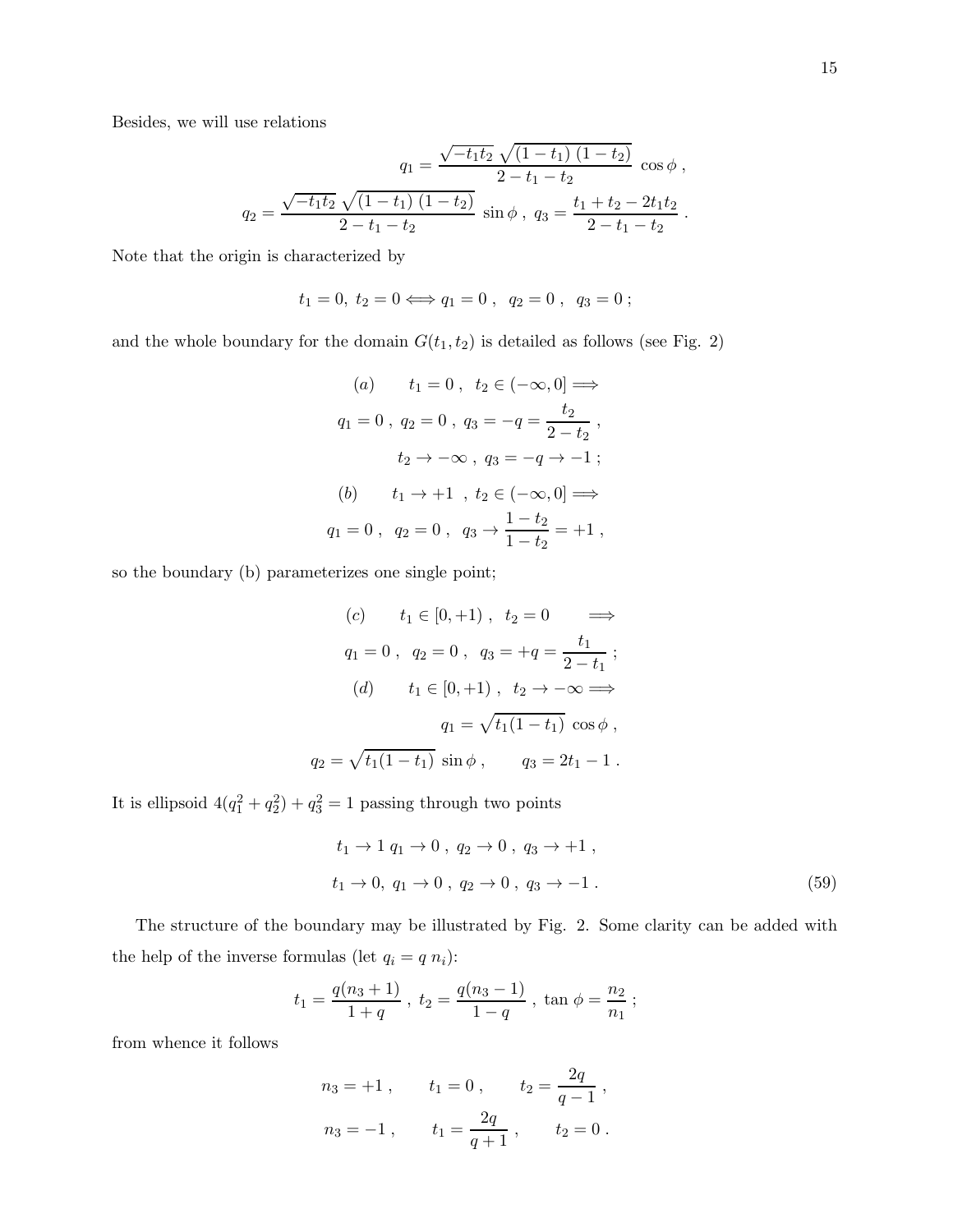

Fig. 2. Parabolic coordinates in  $H_3$ 

In particular, at  $n_3 \neq \pm 1$  the boundary  $q = (1 - \Delta)$ ,  $\Delta \rightarrow +0$  is parameterized according to

$$
t_1 \to \frac{(1+n_3)}{2}
$$
,  $t_2 \to -\frac{(1-n_3)}{\Delta}$ ,  $\tan \phi = \frac{n_2}{n_1}$ .

Now we are ready to construct the bound states solutions. In the firs place, note that to have solutions vanishing in the origin  $q_i = 0$ , we must take  $a_1$  and  $a_2$  positive

$$
a_1 = +\frac{|m|}{2}, \qquad a_2 = +\frac{|m|}{2}.
$$
 (60)

To have solution single-valued and continuous in the region  $q_3 \to +1$ ,  $q_1 = 0$ ,  $q_2 = 0$  (the boundary (b) in the Fig. 2), we must takes positive  $b_1$  and negative  $b_2$ :

<span id="page-15-0"></span>
$$
b_1 = +\sqrt{\frac{-\epsilon + e}{2} + \frac{m^2}{4} - k_1} > 0,
$$
  

$$
b_2 = -\sqrt{\frac{-\epsilon + -e}{2} + \frac{m^2}{4} - k_1} < 0;
$$
 (61)

besides one should check that the total negative power  $(a_2 + b_2)$  compensates a positive power  $n_2$ of the quantum number of the main term of a polynomial at infinity

<span id="page-15-3"></span>
$$
a_2 + b_2 + n_2 < 0 \tag{62}
$$

Additionally we assume positiveness of two expressions under the square roots in [\(61\)](#page-15-0).

To obtain a polynomial in the variable  $t_1$ , we require

<span id="page-15-1"></span>
$$
\beta_1 = -n_1 \,, \qquad n_1 = 0, 1, 2, 3, \dots \tag{63}
$$

In turn, the same in variable  $t_2$  can be reached by

<span id="page-15-2"></span>
$$
\beta_2 = -n_2 , \qquad n_2 = 0, 1, 2, 3, \dots \tag{64}
$$

Equations [\(63\)](#page-15-1) and [\(64\)](#page-15-2) will give (let  $N_1 = 2n_1 + |m| + 1$  and  $N_2 = 2n_2 + |m| + 1$ )

$$
\sqrt{2(e-\epsilon) + m^2 - 4k_1} = \sqrt{1 + 2(+e-\epsilon)} - N_1,
$$
  

$$
\sqrt{2(-e-\epsilon) + m^2 - 4k_2} = N_2 - \sqrt{1 + 2(-e-\epsilon)},
$$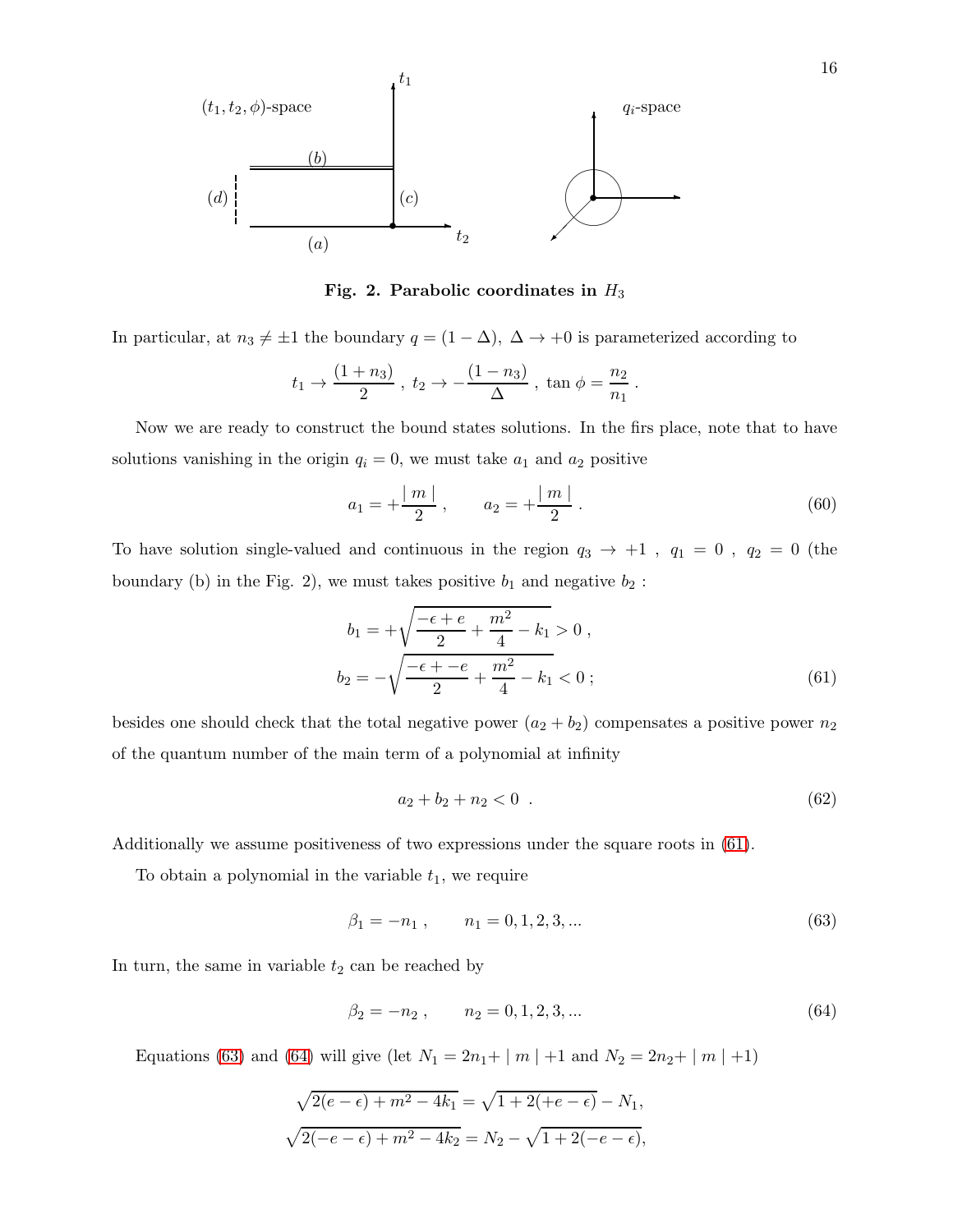Squaring both ones, after simple manipulation we get

$$
[\sqrt{1+2(+e-\epsilon)}-N_1]^2 = [N_2 - \sqrt{1+2(-e-\epsilon)}]^2,
$$

so that

$$
\sqrt{1 + 2(+e - \epsilon)} - N_1 = N_2 - \sqrt{1 + 2(-e - \epsilon)}
$$

or

$$
\sqrt{1+2(e-\epsilon)} + \sqrt{1+2(-e-\epsilon)} = 2k
$$
,  $k = \frac{N_1 + N_2}{2} = n_1 + n_2 + |m| + 1$ .

Squaring the above equation, we arrive at a quadratic equation (let  $x = 1 - 2\epsilon$ )

$$
x^2 - 4e^2 = (2k^2 - x)^2,
$$

with solution

$$
\epsilon = -\frac{e^2}{2k^2} - \frac{k^2 - 1}{2}, \qquad k = n_1 + n_2 + |m| + 1 = 1, 2, 3, ... \tag{65}
$$

The energy levels belong to the interval

<span id="page-16-0"></span>
$$
-\frac{e^2}{2} \le \epsilon \le (\frac{1}{2} - e) , k < \sqrt{e} . \tag{66}
$$

It is a matter os simple calculations to find expressions for  $k_1, k_2$  and involved parameters. To this end, first let us derive simple expressions for roots

$$
+\sqrt{\frac{1}{4} + \frac{e - \epsilon}{2}} = +\frac{1}{2} \left( k + \frac{e}{k} \right), \qquad +\sqrt{\frac{1}{4} + \frac{-e - \epsilon}{2}} = +\frac{1}{2} \left( k - \frac{e}{k} \right); \tag{67}
$$

then

$$
a_1 + b_1 + \frac{1}{2} = -n_1 + \frac{1}{2} (k + \frac{e}{k}), \qquad a_2 + b_2 + \frac{1}{2} = -n_2 + \frac{1}{2} (k - \frac{e}{k}).
$$
 (68)

It is easily checked [\(62\)](#page-15-3):

$$
a_2 + b_2 + n_2 < 0 \implies
$$
\n
$$
\left(-n_2 - \frac{1}{2} + \frac{1}{2}\left(k - \frac{e}{k}\right)\right) + n_2 = -\frac{1}{2} + \frac{1}{2}\left(k - \frac{e}{k}\right) < 0 \tag{69}
$$

which holds if (see [\(66\)](#page-16-0))

$$
k - \frac{e}{k} < 0 \qquad \Longleftrightarrow \qquad k < \sqrt{e} \tag{70}
$$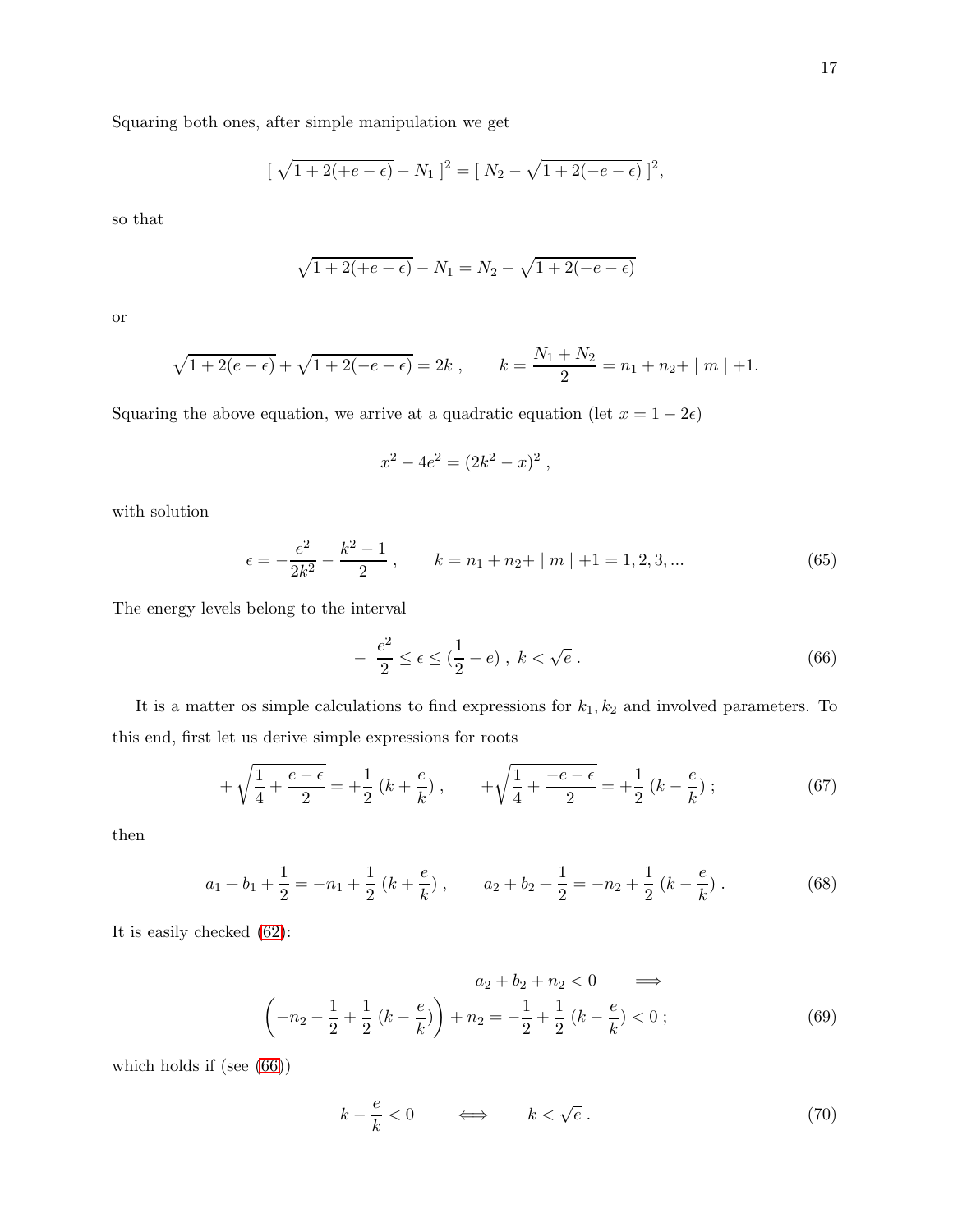$$
\alpha_1 = -n_1 + (k + \frac{e}{k}) = n_2 + |m| + 1 + \frac{e}{k},
$$
  

$$
\alpha_2 = -n_2 + (k - \frac{e}{k}) - N_1 = n_1 + |m| + 1 - \frac{e}{k}.
$$

And finally, for  $b_1, b_2$ 

$$
b_1 = +\frac{1}{2}\sqrt{2(e-\epsilon) + m^2 - 4k_1} = \frac{1}{2}\left[ \sqrt{1 + 2(e-\epsilon)} - N_1 \right]
$$
  

$$
= \frac{1}{2}\left[ (k + \frac{e}{k}) - N_1 \right] = \frac{1}{2}\left[ +(n_2 - n_1) + \frac{e}{k} \right] > 0,
$$
  

$$
b_2 = -\frac{1}{2}\sqrt{2(-e-\epsilon) + m^2 - 4k_2} = \frac{1}{2}\left[ +\sqrt{1 + 2(-e-\epsilon)} - N_2 \right]
$$
  

$$
= \frac{1}{2}\left[ (k - \frac{e}{k}) - N_2 \right] = \frac{1}{2}\left[ -(n_2 - n_1) - \frac{e}{k} \right] < 0;
$$

it must hold restriction  $n_2 > n_1.$  Besides, note that

$$
b_1 + b_2 = 0. \t\t(71)
$$

Additionally, expressions for  $\beta_1, \beta_2$  can be verified

$$
\beta_1 = \frac{|m|}{2} + \frac{1}{2} + b_1 - \sqrt{\frac{1}{4} + \frac{-\epsilon + e}{2}}
$$

$$
= \frac{|m|}{2} + \frac{1}{2} + \frac{1}{2} \left[ (k + \frac{e}{k}) - N_1 \right] - \frac{1}{2} (k + \frac{e}{k}) = \frac{|m| + 1 - N_1}{2} = -n_1,
$$

$$
\beta_2 = \frac{|m|}{2} + \frac{1}{2} + b_2 - \sqrt{\frac{1}{4} + \frac{-\epsilon - e}{2}}
$$

$$
= \frac{|m|}{2} + \frac{1}{2} + \frac{1}{2} \left[ (k - \frac{e}{k}) - N_2 \right] - \frac{1}{2} (k - \frac{e}{k}) = \frac{|m| + 1 - N_2}{2} = -n_2.
$$
(72)

Let us find expressions for separation constants  $k_1, k_2$ 

$$
-2\epsilon + 2e + m^{2} - 4k_{1} = [(n_{2} - n_{1}) + \frac{e}{k}]^{2},
$$
  

$$
-2\epsilon - 2e + m^{2} - 4k_{2} = [(n_{2} - n_{1}) + \frac{e}{k}]^{2};
$$

from whence it follow

$$
4k_1 = (k + \frac{e}{k})^2 - [(n_2 - n_1) + \frac{e}{k}]^2 + m^2 - 1,
$$
  
\n
$$
4k_2 = (k - \frac{e}{k})^2 - [(n_2 - n_1) + \frac{e}{k}]^2 + m^2 - 1.
$$
\n(73)

In particular, one obtains  $k_1 - k_2 = -ie$ .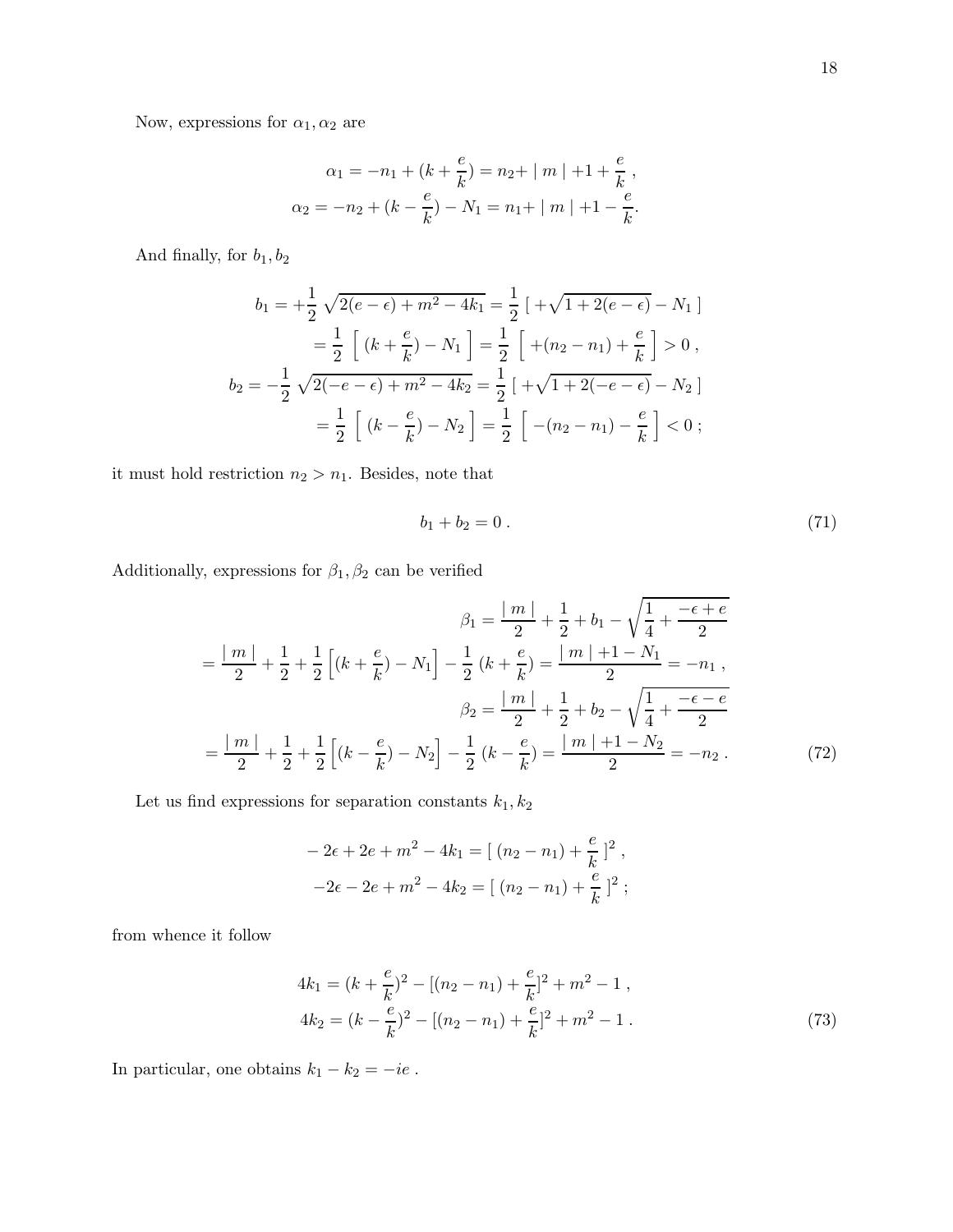## VI. THE HYDROGEN ATOM IN SPACE  $S_3$ , BOUND STATES IN COMPLEX PARABOLIC COORDINATES

The task consists in separating from all solutions found in Section 4 those which describe possible bound states. We will need some details in parametrization of the model  ${\cal H}_3$ 

$$
i y_1 = \sqrt{-t_1 t_2} \cos \phi , \qquad i y_2 = \sqrt{-t_1 t_2} \sin \phi ,
$$
  
\n
$$
i y_3 = \frac{t_1 + t_2 - 2t_1 t_2}{2\sqrt{(1 - t_1)(1 - t_2)}}, \qquad y_0 = \frac{2 - t_1 - t_2}{2\sqrt{(1 - t_1)(1 - t_2)}},
$$
  
\n
$$
t_1 = (y + y_3) (y + iy_0) = a e^{i\alpha} , \qquad t_2 = (y - y_3)(y - iy_0) = b e^{-i\alpha} ,
$$
  
\n
$$
\tan \phi = \frac{y_2}{y_1} , \qquad t_1 t_2 = y_1^2 + y_2^2 .
$$
\n(74)

Let us consider peculiarities of the parametrization with  $(t_1, t_2; \phi)$  -  $(a, b, \alpha; \phi)$ . The origin is described by

$$
t_1 = 0
$$
,  $t_2 = 0$  ( $a = 0$ ,  $b = 0$ )  $\implies$   $y_i = 0$ ,  $y_0 = +1$ .

The closed line  $y_0^2 + y_3^2 = 1$  consists of two parts:

$$
t_1 = 0
$$
,  $t_2 \neq 0$   $(a = 0, b \neq 0)$   $\implies$   $iy_3 = \frac{t_2}{2\sqrt{1 - t_2}}$ ,  $y_0 = \frac{2 - t_2}{2\sqrt{1 - t_2}}$ ; (75)

and

$$
t_1 \neq 0
$$
,  $t_2 = 0$ ,  $(a \neq 0, b = 0)$   $\implies$   $iy_3 = \frac{t_1}{2\sqrt{1 - t_1}}$ ,  $y_0 = \frac{2 - t_1}{2\sqrt{1 - t_1}}$ ; (76)

here the coordinate  $\phi$  is a "dump" one. For another closed line

<span id="page-18-1"></span><span id="page-18-0"></span>
$$
y_3 = 0
$$
,  $y_0 = 0$ ,  $y_1^2 + y_2^2 = 1$  ; (77)

we have description

$$
a = b = \sqrt{y_1^2 + y_2^2} = 1, \quad e^{\pm i\alpha} = 1 \pm i \, 0 \,,
$$
  
\n
$$
a + b = 2, \quad t_1 = e^{i\alpha} \to 1, \quad t_2 = e^{-\alpha} \to 1 \,,
$$
  
\n
$$
t_1 t_2 \to 1, \qquad y_1 = \cos \phi \,, \qquad y_2 = \sin \phi \,,
$$
  
\n
$$
iy_3 = \frac{t_1 + t_2 - 2}{2\sqrt{2 - t_1 - t_2}} = \frac{i}{2} \sqrt{2 - t_1 - t_2} = \frac{i}{\sqrt{2}} \sqrt{1 - \cos \alpha} = 0 \,,
$$
  
\n
$$
y_0 = \frac{2 - t_1 - t_2}{2\sqrt{2 - t_1 - t_2}} = \frac{1}{2} \sqrt{2 - t_1 - t_2} = \frac{1}{\sqrt{2}} \sqrt{1 - \cos \alpha} = 0 \,.
$$
 (78)

This means that to the line  $(77)$  there corresponds one single point  $(1, 1)$  on the boundary (see Fig. 1), and here the coordinate  $\phi$  is not "dump". There exists one other peculiar region to which the boundary  $a + b = 2$  (see Fig. 1) is referred

$$
y_0 = 0 \;, \t y_1^2 + y_2^2 + y_3^2 = 1 \;, \t(79)
$$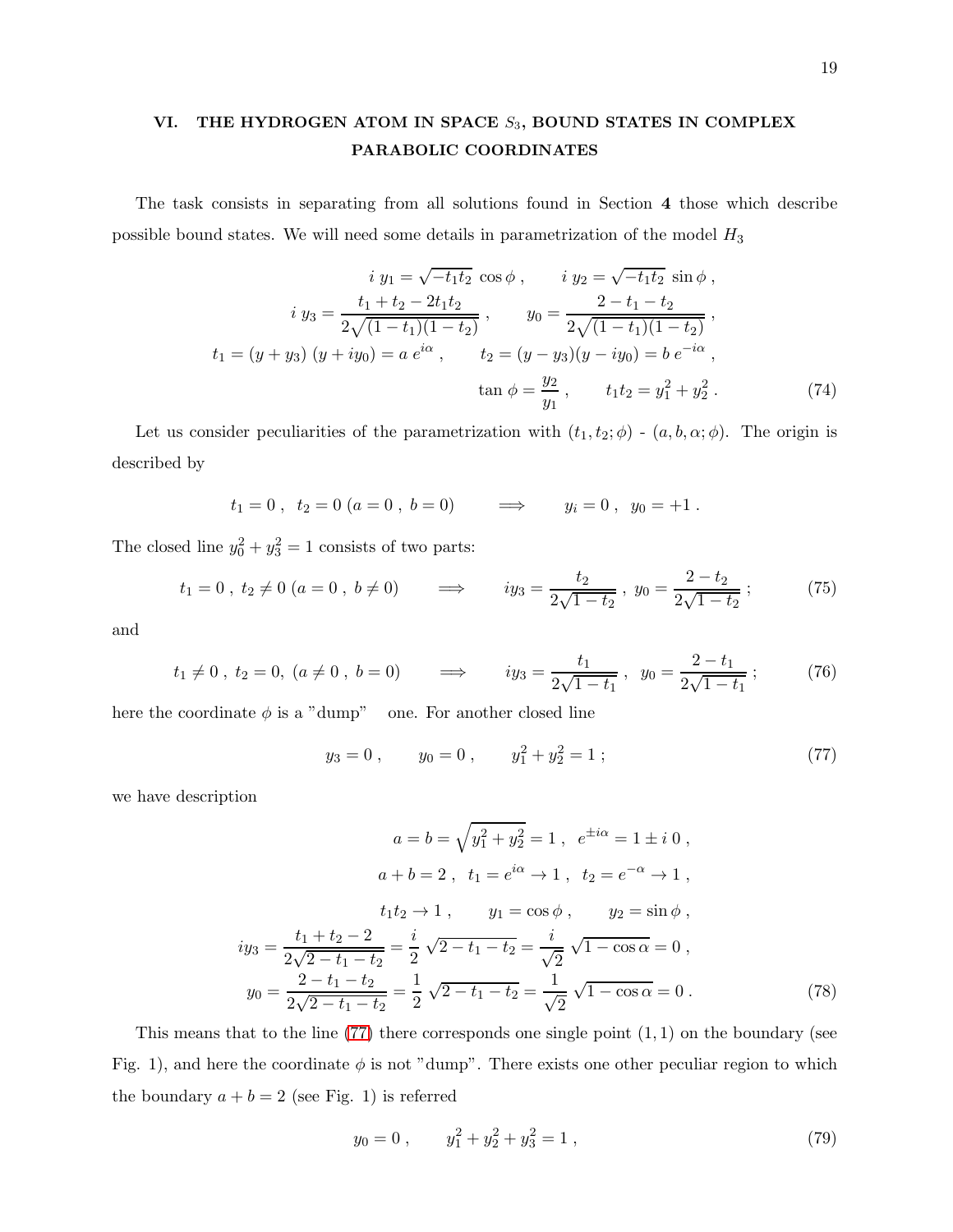at this

$$
\sin \alpha = 0, \cos \alpha = 1, t_1 = a, t_2 = b \implies
$$
  

$$
t_1 + t_2 = a + b = 2, \ \phi \in [0, 2\pi],
$$
  

$$
y_1 = +\sqrt{a(2 - a)} \cos \phi,
$$
  

$$
y_2 = +\sqrt{a(2 - a)} \sin \phi, \qquad y_3 = a - 1.
$$
 (80)

Finally, we must remember on special additional restriction to which obey two complex coordinates

$$
(1-t_2) = (1-t_1) \left( -\frac{t_1}{t_1^*} \right) , \qquad (1-t_1) = (1-t_2) \left( -\frac{t_2}{t_2^*} \right) . \tag{81}
$$

In particular, these means that if  $t_1 \to 1 \pm 0$  then  $t_2 \to 1 \mp 0,$  and inversely.

Now let us separate solutions for bound states. To have functions vanishing on the axis  $y_1 =$  $0, y_2 = 0$ , we must take positive  $a_1$  and  $a_2$ :

$$
a_1 = +\frac{|m|}{2}, \qquad a_2 = +\frac{|m|}{2}.
$$
 (82)

Let us consider behavior of the functions on the line  $y_1^2 + y_2^2 = 1$  – see [\(78\)](#page-18-1). Because here  $t_1 \rightarrow 1$  ,  $t_2 \rightarrow 1,$  to have continuous and finite solutions we must impose restrictions

Re 
$$
b_1 > 0
$$
,  $b_1 = +\sqrt{\frac{\epsilon - ie}{2} + \frac{m^2}{4} - k_1}$ ,  
Re  $b_2 > 0$ ,  $b_2 = +\sqrt{\frac{\epsilon + ie}{2} + \frac{m^2}{4} - k_2}$ . (83)

In general, instead it is enough to require only

$$
Re (b_1 + b_2) \ge 0.
$$
 (84)

Assuming

$$
\text{Re}\,\left(+\sqrt{\frac{1}{4}+\frac{\epsilon-i e}{2}}\right)>0\;, \qquad \text{Re}\,\left(+\sqrt{\frac{1}{4}+\frac{\epsilon+i e}{2}}\right)>0\;,
$$

let us reduce hypergeometric functions into polynomials

<span id="page-19-0"></span>
$$
\beta_1 = -n_1, \qquad n_1 = 0, 1, 2, \dots;
$$
  

$$
\beta_2 = -n_2, \qquad n_2 = 0, 1, 2, \dots;
$$
 (85)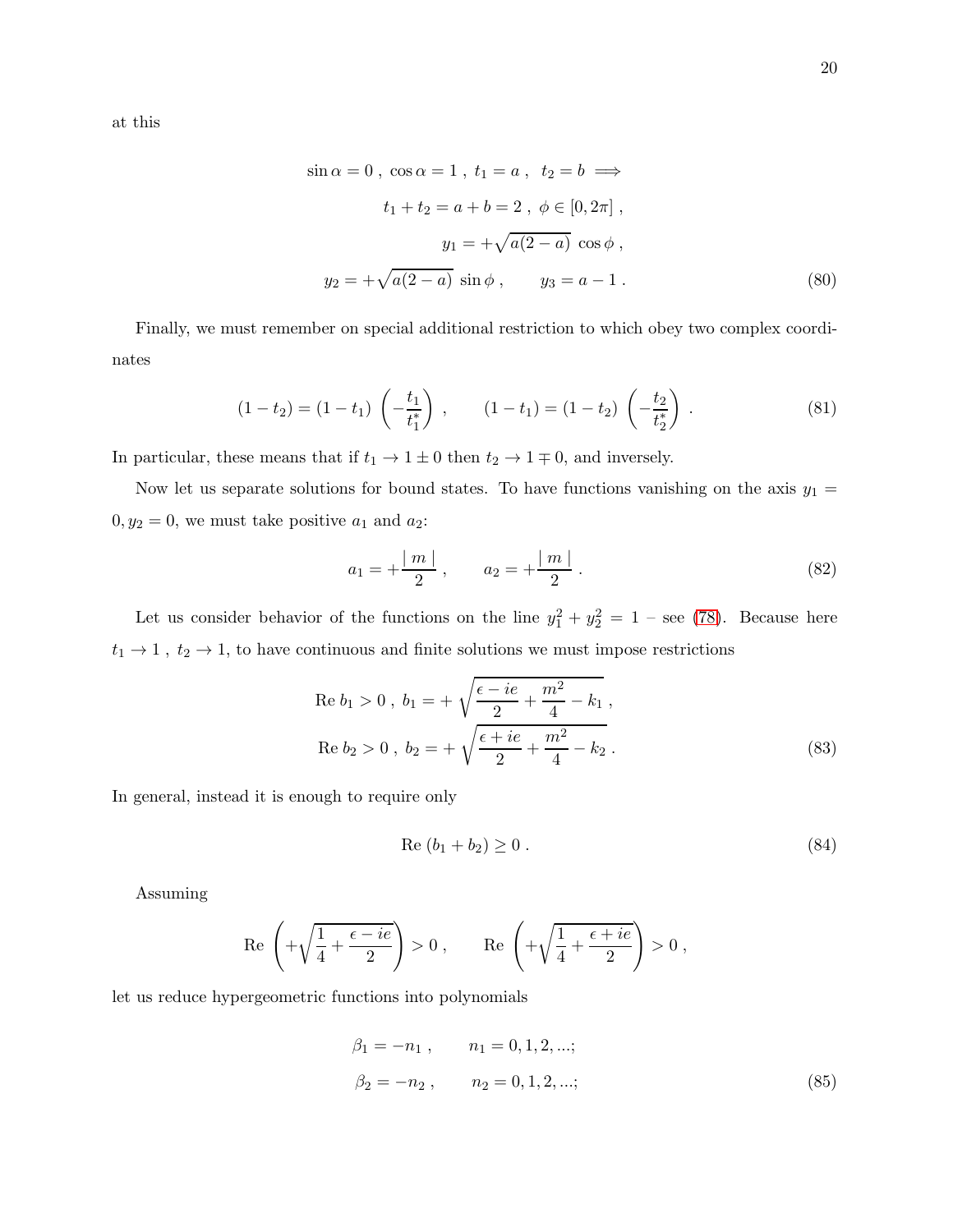$$
\beta_1 = \frac{|m|}{2} + \sqrt{\frac{\epsilon - ie}{2} + \frac{m^2}{4} - k_1} + \frac{1}{2} - \sqrt{\frac{1}{4} + \frac{\epsilon - ie}{2}} = -n_1 ,
$$
  

$$
\beta_2 = \frac{|m|}{2} + \sqrt{\frac{\epsilon + ie}{2} + \frac{m^2}{4} - k_2} + \frac{1}{2} - \sqrt{\frac{1}{4} + \frac{\epsilon + ie}{2}} = -n_2 ,
$$
 (86)

or differently

<span id="page-20-0"></span>
$$
|m| + 1 + 2n_1 + \sqrt{2(\epsilon - ie) + m^2 - 4k_1} = +\sqrt{1 + 2(\epsilon - ie)},
$$
  

$$
|m| + 1 + 2n_2 + \sqrt{2(\epsilon + ie) + m^2 - 4k_2} = +\sqrt{1 + 2(\epsilon + ie)}.
$$
 (87)

Let

$$
N_1 = 2n_1 + |m| + 1, N_2 = 2n_2 + |m| + 1,
$$

then eqs. [\(87\)](#page-20-0) take the form

+ 
$$
\sqrt{2\epsilon - 2ie + m^2 - 4k_1} = +\sqrt{1 + 2(\epsilon - ie)} - N_1,
$$
  
+  $\sqrt{2\epsilon + 2ie + m^2 - 4k_2} = +\sqrt{1 + 2(\epsilon + ie)} - N_2.$  (88)

Squaring both equations, after simple manipulation we get (remembering on  $k_1 - k_2 = -ie$ )

$$
[ +\sqrt{1+2(\epsilon - ie)} - N_1 ]^2 = [ +\sqrt{1+2(\epsilon + ie)} - N_2 ]^2 ;
$$

from this two equations follow

$$
\sqrt{1 + 2(\epsilon - ie)} - N_1 = +[\sqrt{1 + 2(\epsilon + ie)} - N_2],
$$
  

$$
\sqrt{1 + 2(\epsilon - ie)} - N_1 = -[\sqrt{1 + 2(\epsilon + ie)} - N_2].
$$

They give respectively

<span id="page-20-1"></span>
$$
\sqrt{1 + 2(\epsilon - ie)} - \sqrt{1 + 2(\epsilon + ie)} = N_1 - N_2 = 2n ,
$$
  

$$
\sqrt{1 + 2(\epsilon - ie)} + \sqrt{1 + 2(\epsilon + ie)} = N_1 + N_2 = 2k .
$$
 (89)

Note, that the first of them cannot be valid, further we will consider only second equation in [\(89\)](#page-20-1) – it represent a correct rule for energy quantization. Squaring it we obtain

$$
(1+2\epsilon) + \sqrt{(1+2\epsilon)^2 + 4e^2} = 2k^2.
$$
\n(90)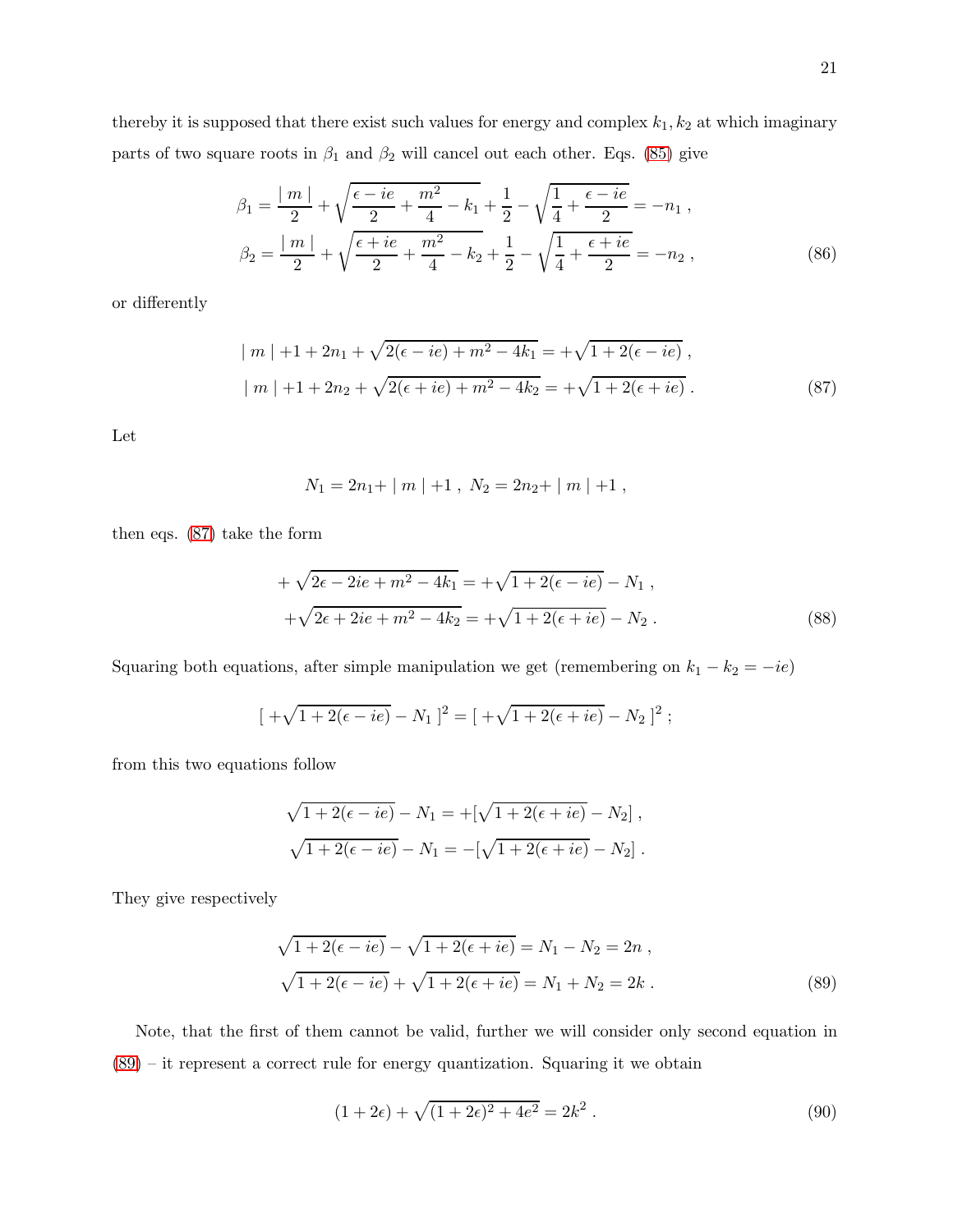Its solution is (let  $2\epsilon + 1 = x$ )

$$
\epsilon = -\frac{e^2}{2 k^2} + \frac{k^2 - 1}{2} , \qquad k = n_1 + n_2 + |m| + 1 . \tag{91}
$$

With the used of the formula for energy levels

$$
2\epsilon+1=-\frac{e^2}{k^2}+k^2\;,
$$

one can derives simple expressions for all involved parameters. First, one finds

$$
+\sqrt{\frac{1}{4} + \frac{\epsilon - ie}{2}} = +\frac{1}{2}\sqrt{k^2 - \frac{e^2}{k^2} - ie} = +\frac{1}{2}(k - i\frac{e}{k}),
$$
  

$$
+\sqrt{\frac{1}{4} + \frac{\epsilon + ie}{2}} = +\frac{1}{2}\sqrt{k^2 - \frac{e^2}{k^2} + ie} = +\frac{1}{2}(k + i\frac{e}{k}).
$$

Now expressions for

$$
a_1 + b_1 + \frac{1}{2} = -n_1 + \frac{1}{2} (k - i \frac{e}{k}),
$$
  

$$
a_2 + b_2 + \frac{1}{2} = -n_2 + \frac{1}{2} (k - i \frac{e}{k}),
$$

and then  $\alpha_1, \alpha_2$ :

$$
\alpha_1 = -n_1 + (k - i\frac{e}{k}) = n_2 + |m| + 1 - i\frac{e}{k},
$$
  

$$
\alpha_2 = -n_2 + (k + i\frac{e}{k}) = n_1 + |m| + 1 + i\frac{e}{k}.
$$

For  $b_1, b_2$  we easily produce

$$
b_1 = +\frac{1}{2} \sqrt{2\epsilon - 2ie + m^2 - 4k_1} = \frac{1}{2} \left[ \sqrt{1 + 2(\epsilon - ie)} - N_1 \right] = \frac{1}{2} \left[ \sqrt{1 + (n_2 - n_1) - i\frac{e}{k}} \right],
$$
  
\n
$$
b_2 = +\frac{1}{2} \sqrt{2\epsilon + 2ie + m^2 - 4k_2} = \frac{1}{2} \left[ \sqrt{1 + 2(\epsilon + ie)} - N_2 \right] = \frac{1}{2} \left[ -(n_2 - n_1) + i\frac{e}{k} \right].
$$

It should be noted that an identity holds

$$
b_1 + b_2 = 0 \tag{92}
$$

the latter is enough to ensure finiteness of the solutions at the region  $t_1 \rightarrow 1$ ,  $t_2 \rightarrow 1$ .

It was emphasized above that it has sense to examine continuity properties in accordance with (see Fig. 1)

$$
t_1 = t_2 = a + b = 2 \implies (1 - t_1) = -(1 - t_2);
$$

from whence if follows that if  $(1 - t_1) = 0$ , then  $(1 - t_2) = 0$ . In other words, we have no ground to expect continuity of the following types

$$
\Psi(t_1 \to 1, t_2)
$$
, or  $\Psi(t_1, t_2 \to 1)$ .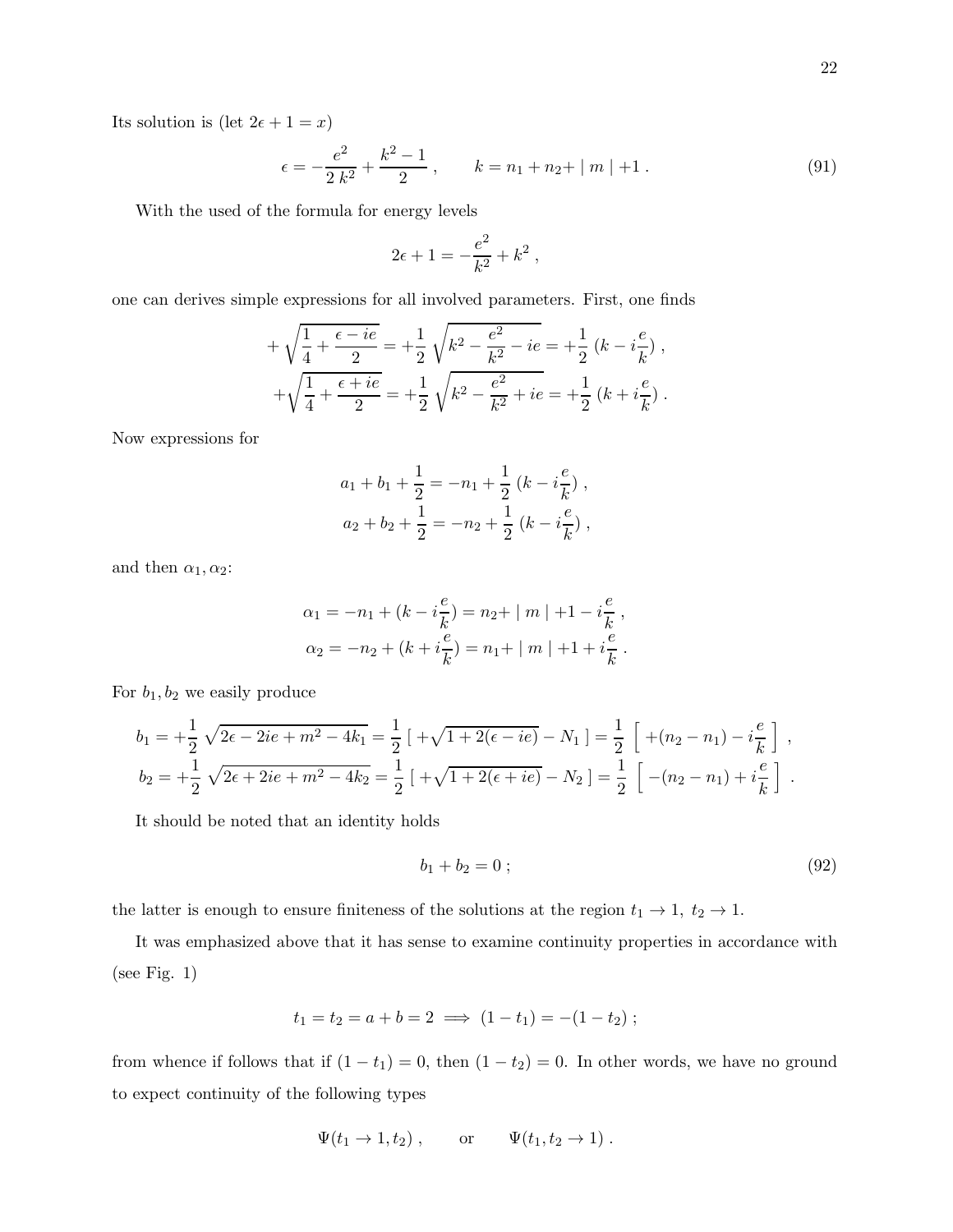Additionally, one can check expressions for  $\beta_1, \beta_2$ 

$$
\beta_1 = \frac{|m|}{2} + \frac{1}{2} + b_1 - \sqrt{\frac{1}{4} + \frac{\epsilon - ie}{2}} =
$$
  

$$
\frac{|m|}{2} + \frac{1}{2} + \frac{1}{2} \left[ (k - i\frac{e}{k}) - N_1 \right] - \frac{1}{2} (k - i\frac{e}{k}) = \frac{|m| + 1 - N_1}{2} = -n_1,
$$
  

$$
\beta_2 = \frac{|m|}{2} + \frac{1}{2} + b_2 - \sqrt{\frac{1}{4} + \frac{\epsilon + ie}{2}} =
$$
  

$$
\frac{|m|}{2} + \frac{1}{2} + \frac{1}{2} \left[ (k + i\frac{e}{k}) - N_2 \right] - \frac{1}{2} (k + i\frac{e}{k}) = \frac{|m| + 1 - N_2}{2} = -n_2.
$$

Finally, it is the matter of simple calculations to specify  $k_1$  and  $k_2$ :

$$
2\epsilon - 2ie + m^2 - 4k_1 = [ + (n_2 - n_1) - i\frac{e}{k} ]^2 ,
$$
  

$$
2\epsilon + 2ie + m^2 - 4k_2 = [ -(n_2 - n_1) + i\frac{e}{k} ]^2 ,
$$

that is

$$
4k_1 = (k - i\frac{e}{k})^2 - [(n_2 - n_1) - i\frac{e}{k}]^2 + m^2 - 1,
$$
  

$$
4k_2 = (k + i\frac{e}{k})^2 - [(n_2 - n_1) - i\frac{e}{k}]^2 + m^2 - 1.
$$

In particular, the identity  $k_1 - k_2 = -ie$  holds.

### VII. THE RUNGE–LENZ VECTOR AND PARABOLIC COORDINATES

At separating the variables in Schrödinger equation two constants were introduced  $k_1$  k<sub>2</sub>; the problem is to find an operator that is diagonalized on wave functions (31) with eigenvalues  $(k_1+k_2)$ 

$$
\hat{B} f_1 f_2 e^{im\phi} = (k_1 + k_2) f_1 f_2 e^{im\phi} . \tag{93}
$$

For the operator  $\hat{B}$  one can obtain the following representation

$$
\hat{B} = -(1 - t_1) \frac{\partial}{\partial t_1} t_1 (1 - t_1) \frac{\partial}{\partial t_1} - t_1 \frac{(-H + ie)}{2} - \frac{1}{4t_1} \frac{\partial^2}{\partial \phi^2}
$$

$$
-(1 - t_2) \frac{\partial}{\partial t_2} t_2 (1 - t_2) \frac{\partial}{\partial t_2} - t_2 \frac{(-H - ie)}{2} - \frac{1}{4t_2} \frac{\partial^2}{\partial \phi^2},
$$
(94)

or after substituting the expression for H

$$
\hat{B} = -ie \frac{t_1 + t_2 - 2t_1t_2}{t_1 - t_2} + \frac{2t_2(1 - t_1)(1 - 2t_1)}{t_1 - t_2} \frac{\partial}{\partial t_1} + \frac{2t_1(1 - t_2)(1 - 2t_2)}{t_2 - t_1} \frac{\partial}{\partial t_2} \n+ \frac{2t_1t_2(1 - t_1)^2}{t_1 - t_2} \frac{\partial^2}{\partial t_1^2} + \frac{2t_2t_1(1 - t_2)^2}{t_2 - t_1} \frac{\partial^2}{\partial t_2^2} - \frac{t_1 + t_2}{2t_1t_2} \frac{\partial^2}{\partial \phi^2} ;
$$
\n(95)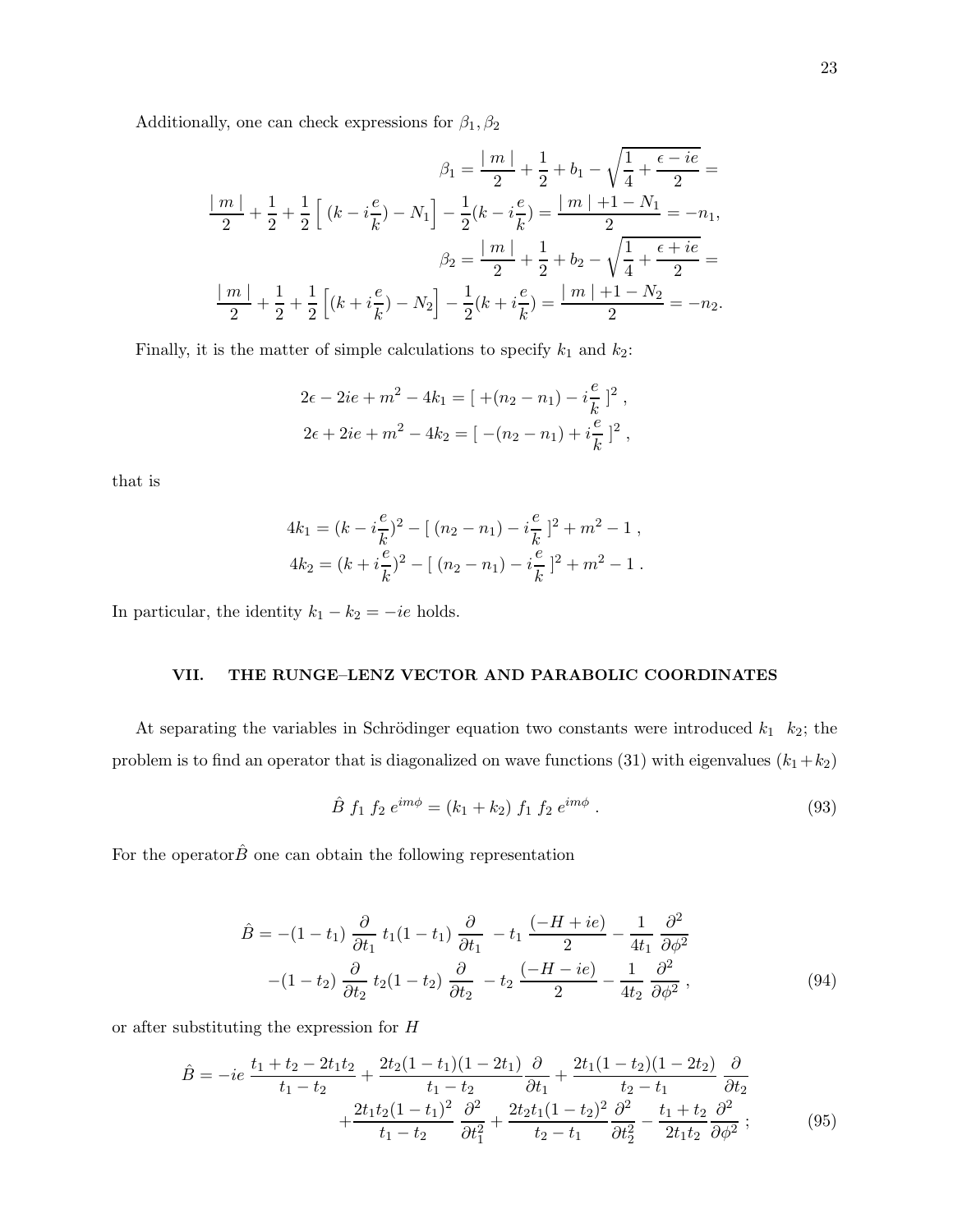note the identity

$$
-ie \frac{t_1+t_2-2t_1t_2}{t_1-t_2} = -ie \cos \theta = -ie \frac{q_3}{q}.
$$

Now we turn to establishing connection between  $\hat{B}$  and Runge – Lenz vector. It is convenient to solve the task in the same time both in space  $H_3$  and  $S_3$ .

In  $H_3$  and  $S_3$  the quantum mechanical Runge-Lenz operator is constructed from momentum and orbital momentum by the formula [\[4](#page-24-3)[–7\]](#page-24-6)

$$
\vec{A} = e\frac{\vec{q}}{q} + \frac{1}{2} \left( [\vec{L} \ \vec{P}] - [\vec{P} \ \vec{L}] \right),\tag{96}
$$

where

$$
P_i = -i(\delta_{ij} \mp q_i q_j) \frac{\partial}{\partial q_j}, \ \vec{L} = [\vec{q} \ \vec{P}] \ , \tag{97}
$$

upper sign corresponds to the model  $H_3$ , lower corresponds to  $S_3$  model; operators  $\vec{L}$  and  $\vec{P}$  are measured in units  $\hbar$  and  $\hbar/\rho$  respectively.

In correspondence with symmetry of space models, the components of  $\vec{P}$ ,  $\vec{L}$  obey the commutation relations of Lie algebras  $so(3.1)$  and  $so(4)$ :

$$
[L_a, L_b] = i \epsilon_{abc} L_c , [L_a, P_b] = i \epsilon_{abc} P_c , [P_a, P_b] = \pm i \epsilon_{abc} L_c .
$$
 (98)

Since in the above expression for B<sup>°</sup> specific term  $-ie\ q_3/q$  is present, (in the model H<sub>3</sub> we see the term e  $q_3/q$ , it is natural to look for certain relationship between  $\hat{B}$  and  $A_3$ .

Rather long calculation give the following result

in 
$$
H_3
$$
,  $\hat{B} = (A + \vec{L}^2)$ , in  $S_3$ ,  $i\hat{B} = (A + i\vec{L}^2)$ . (99)

#### VIII. DISCUSSION

In should be emphasized that the possibility to employ complex-valued coordinates in space of positive constant curvature  $S_3$  can be used in other coordinate systems as well – Olevsky's results provide us with  $34-6 = 28$  such special cases. For instance, a complex analogue in spherical space  $S_3$  for horospherical coordinates of Lobachevsky space was introduced in [\[57](#page-27-4), [58\]](#page-27-5), ant it was used to examine Shapiro's plane wave solutions of the Schrödinger equation in spaces  $S_3$  by analogy with  $H_3$  model.

Such a possibility evidently will extend the class of integrable problems in these spaces – see [\[53\]](#page-27-1). Also, complex coordinates in 3D-spaces of constant curvature can be of interest in the context of the theory of the Lorentz group  $SO(3,1)$  – see in [\[59,](#page-27-6) [60](#page-27-7)].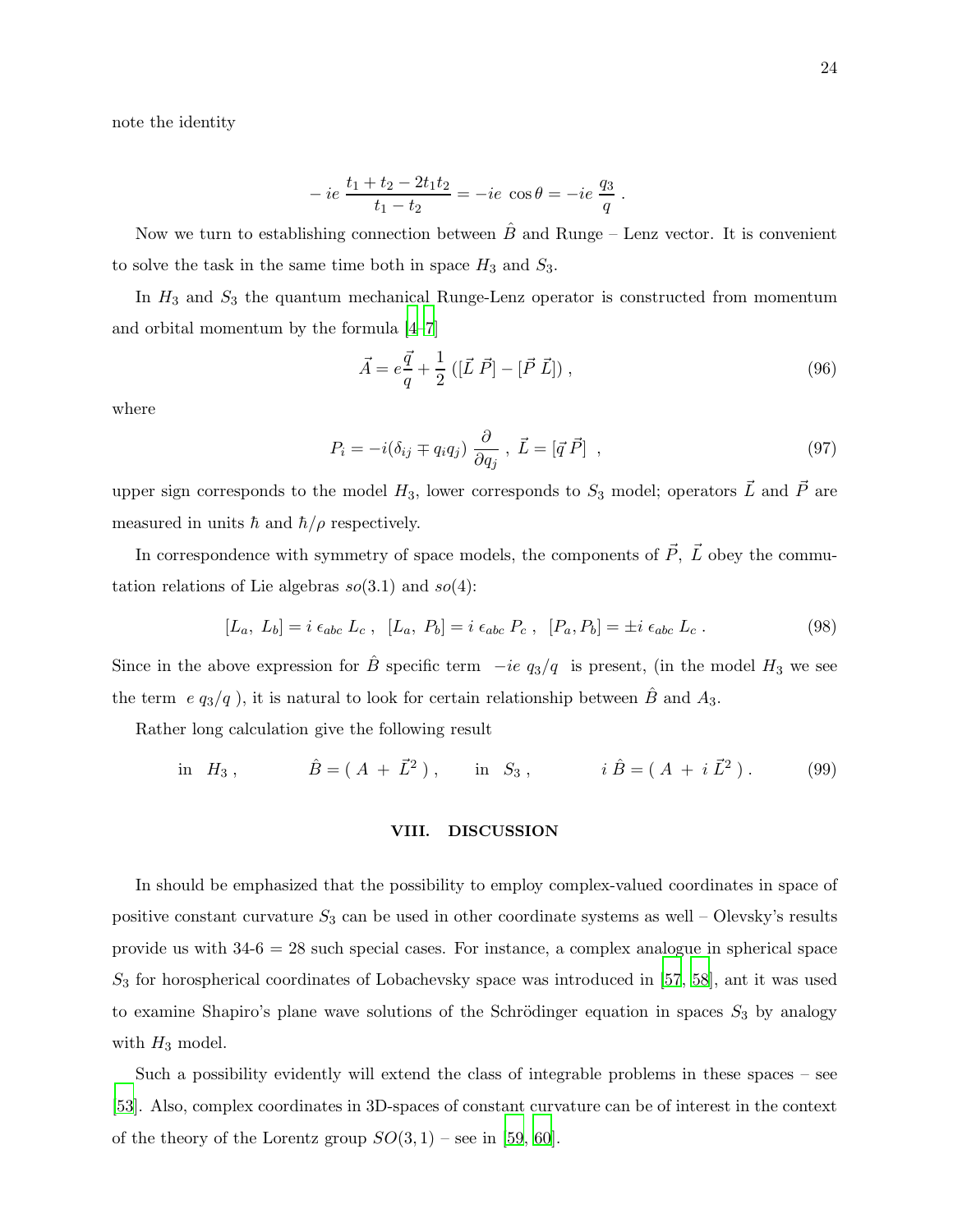#### IX. ACKNOWLEDGEMENT

Authors are grateful to participants of the scientific seminar of Laboratory of theoretical physics of Institute of physics, National academy of sciences of Belarus, for discussion and advices.

- <span id="page-24-0"></span>[1] E. Schrödinger. A method of determining quantum-mechanical eigenvalues and eigenfunctions. Proc. Roy. Irish. Soc. A. 46. 9–16 (1940).
- <span id="page-24-1"></span>[2] A.F. Stevenson. A note on the "Kepler problem" in a spherical space, and the factorization method of solving eigenvalue problems. Phys. Rev. 59. 842–843 (1941).
- <span id="page-24-2"></span>[3] L. Infeld, A. Schild. A note on the Kepler problem in a space of constant negative curvature. Phys. Rev. 67, No 3/4. 121–122 (1945).
- <span id="page-24-3"></span>[4] P.W. Higgs. Dynamical symmetries in a spherical geometry. I. J. Phys. A. 12, No 3. 309–323 (1979).
- <span id="page-24-4"></span>[5] H.I. Leemon. Dynamical symmetries in a spherical geometry. II. J. Phys. A. 12, No 14. 489–501. (1979).
- <span id="page-24-5"></span>[6] Yu.A. Kurochkin, V.S. Otchik. Analogue of the Runge-Lenz vector and energy spectrum for Kepler problem in 3-dimensional sphere. Doklady Akad. Nauk BSSR. 23, No 11. 987–990 (1979).
- <span id="page-24-6"></span>[7] A.A. Bogush, Kurochkin Yu.A., Otchik V.S. On quntum-mechanical Kepler problem in Lobachevsky space. Doklady Akad. Nauk BSSR. 24, No 1. 19–22 (1979).
- <span id="page-24-7"></span>[8] L. Parker. One-electron atom in curved space-time. Phys. Rev. lett. 44, No 23. 1559–1562 (1980).
- <span id="page-24-8"></span>[9] L. Parker. The atom as a probe of curved space-time. Gen. Relat. and Grav. 13, No 4. 307–311 (1981).
- <span id="page-24-9"></span>[10] G.A. Ringwood, J.T.Devreese. The hydrogen atom: Quantum mechanics on the quotient of a conformally flat manifold. J. Math. Phys. 21. 1390–1392 (1980).
- <span id="page-24-10"></span>[11] K. Kobayshi. A derivation of the Pauli-Lenz vector and its variants. J. Phys. A. 13, No 2. 425–430 (1980).
- <span id="page-24-11"></span>[12] N. Bessis, G. Bessis. R. Shamseddine. Atomic fine-structure in a space of constant curvature. J. Phys. A. 15, No 10. 3131–3144 (1982).
- <span id="page-24-12"></span>[13] H. Grinberg, J. Marañon, H. Vucetich. The hydrogen atom as a projection of an homogeneous space. Z. Phys. C. 20. 147–149 (1983).
- <span id="page-24-13"></span>[14] A.A. Bogush, V.S. Otchik., V.M. Red'kov. Separation of variables in Schrödinger equation and normed wave functions for the Kepler problem in tree-dimensional spaces of constant curvature. Proceedings of the National Academy of Sciences of Belarus. Ser. fiz.-mat. 3. 56–62 (1983).
- [15] N. Bessis, G. Bessis, R. Shamseddine. Space-curvature effects in atomic fine- and hyperfine-structure calculations. Phys. Rev. A. 29, No 5. 2375–2388 (1984).
- [16] N. Bessis, G. Bessis, D. Roux. Atomic fine-structure calculations in a space of constant negative curvature. Phys. Rev. A. 30, No 2.1094–1097 (1984).
- [17] N. Bessis, G. Bessis. Atomic fine and hyper-fine structure caclulations in a space of constant curvature.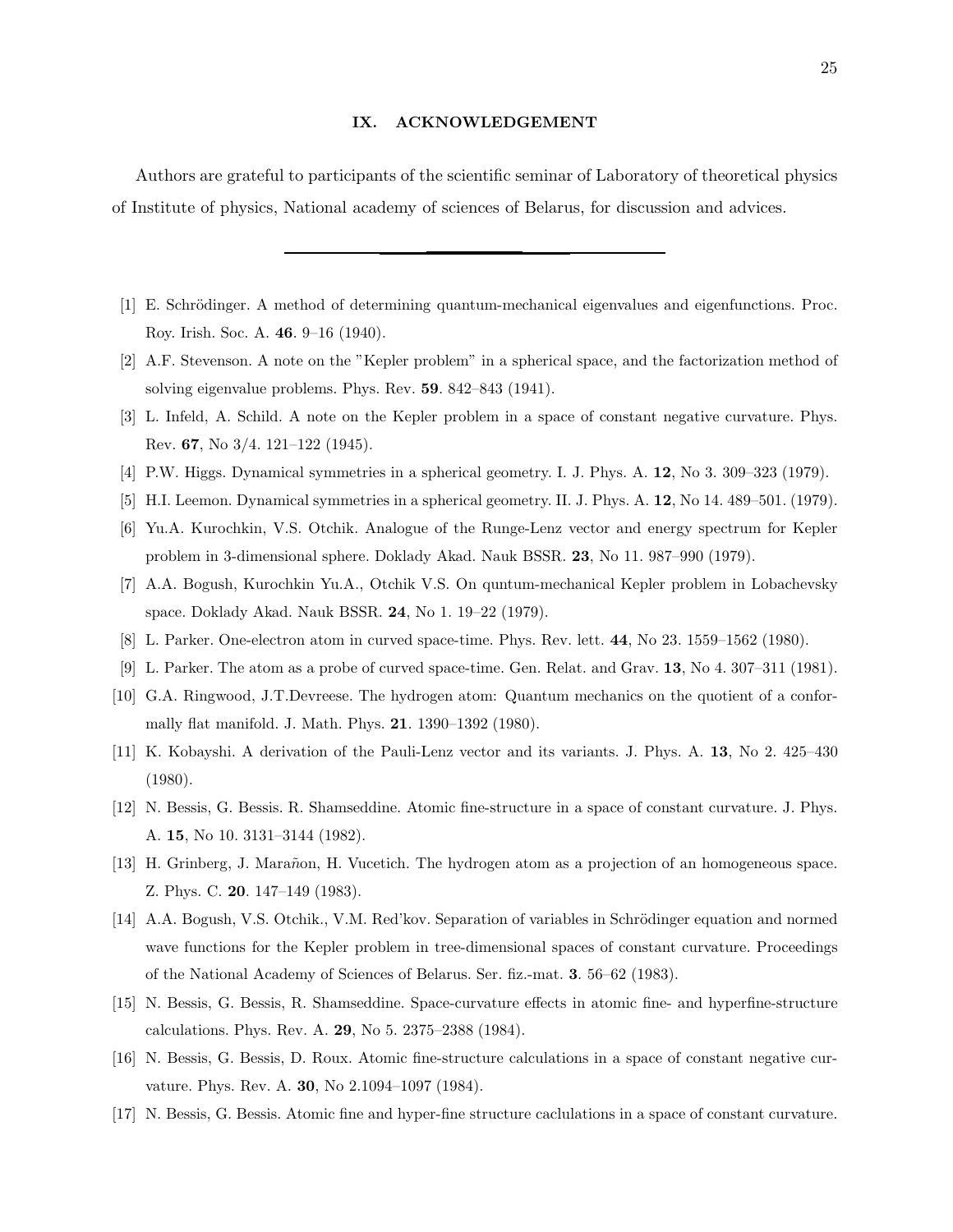Lectures Notes in Physics. 212. 143–153 (1984).

- <span id="page-25-0"></span>[18] C.M. Xu, D.Y. Xu. Dirac equation and energy levels of hydrogen-like atoms in Robertson – Walker metrics. Nuovo Cim. B. 83, No 2. 162–172 (1984).
- <span id="page-25-1"></span>[19] C.M. Xu, D.Y. Xu. Dirac equation and energy-levels of hydrogen like atoms in Robertson – Walker metrics. Nuovo Cim. B. 3, No 2. 162–172 (1984).
- <span id="page-25-2"></span>[20] V.N. Melnikov, G.N. Shikin. Hydrogen-like atom in gravitational field of the universe. Izvestiz Vuzov. Fizika. 1. 55–59 (1985).
- <span id="page-25-3"></span>[21] R. Shamseddine. Structure fine et hyperfine atomique dans un espace à courbure constante. J. Phys. A. 19, No 5. 717–724 (1986).
- <span id="page-25-4"></span>[22] V.S. Otchik, V.M. Red'kov. Quantum mechanical Kepler problem in spaces of constant curvature. Preprint 298, Institute of Physics, NANB. Minsk (1986).
- <span id="page-25-5"></span>[23] A.O. Barut, A. Inomata and G. Junker. Path integral treatment of the hydrogen atom in a curved space of constant curvature. J. Phys. A: Math. Gen. 20, No 18. 6271–6280 (1987).
- <span id="page-25-6"></span>[24] N. Bessis, G. Bessis, D. Roux Space-curvature effects in the interaction between atom and external fields: Zeeman and Stark effects in a space of constant positive curvature. Phys. Rev. A. 33, No 1. 324–336 (1988).
- <span id="page-25-7"></span>[25] A.A. Bogush, V.S. Otchik, V.M. Red'kov. Complex parabolic coordinates and hydrogen atom on the sphere. Minsk (1988) 40 pages. Deposited in VINITI 12.04.88, 2722 - B88.
- <span id="page-25-8"></span>[26] A.K. Gorbatsievich, A. Priebe. On the hydrogen atom in Kerr space time. Acta Phys. Polon. B. 20, No 11. 901–909 (1989).
- <span id="page-25-9"></span>[27] C. Groshe. The path integral for the Kepler problem on the pseudosphere. Ann. Phys. (N.Y.). 204. 208–222 (1990).
- <span id="page-25-10"></span>[28] A.O. Barut, A. Inomata and G. Junker. Path integral treatment of the hydrogen atom in a curved space of constant curvature. II. Hyperbolic space curvature. J. Phys. A: Math. Gen. 23, No 7. 1179–1190 (1990).
- <span id="page-25-11"></span>[29] N. Katayama. A note on the Kepler problem in a space of constant curvature. Nuovo Cim. B. 105, No 1. 113–119 (1990).
- <span id="page-25-12"></span>[30] N.A. Chernikov. The Kepler problem in the Lobachevsky space and its solution. Acta Phys. Polonica. B. 23. 115–122 (1992).
- <span id="page-25-13"></span>[31] L.G. Mardoyan, A.N. Sisakyan. The hydrogen-atom in curved space – orthogonality of the radial wavefunctions with respect to the orbital angular momentum. Soviet J. Nuclear Physics-USSR. 55, No 9. 1366–1367 (1992).
- <span id="page-25-14"></span>[32] Ya.I. Granovskii, A.S. Zhedanov, I.M. Lutsenko. Quadric algebras and dynamics in curved space. I. An oscillator. Theor. Math. Phys. 91. 474–480 (1992); Quadric algebras and dynamics in curved space. II. The Kepler problem. Theor. Math. Phys. 91. 604–612 (1992).
- <span id="page-25-15"></span>[33] V.V. Kozlov, A.O. Harin. Kepler's problem in constant curvature spaces. Celest. Mech. and Dynam. Astron. 54. 393–399 (1992).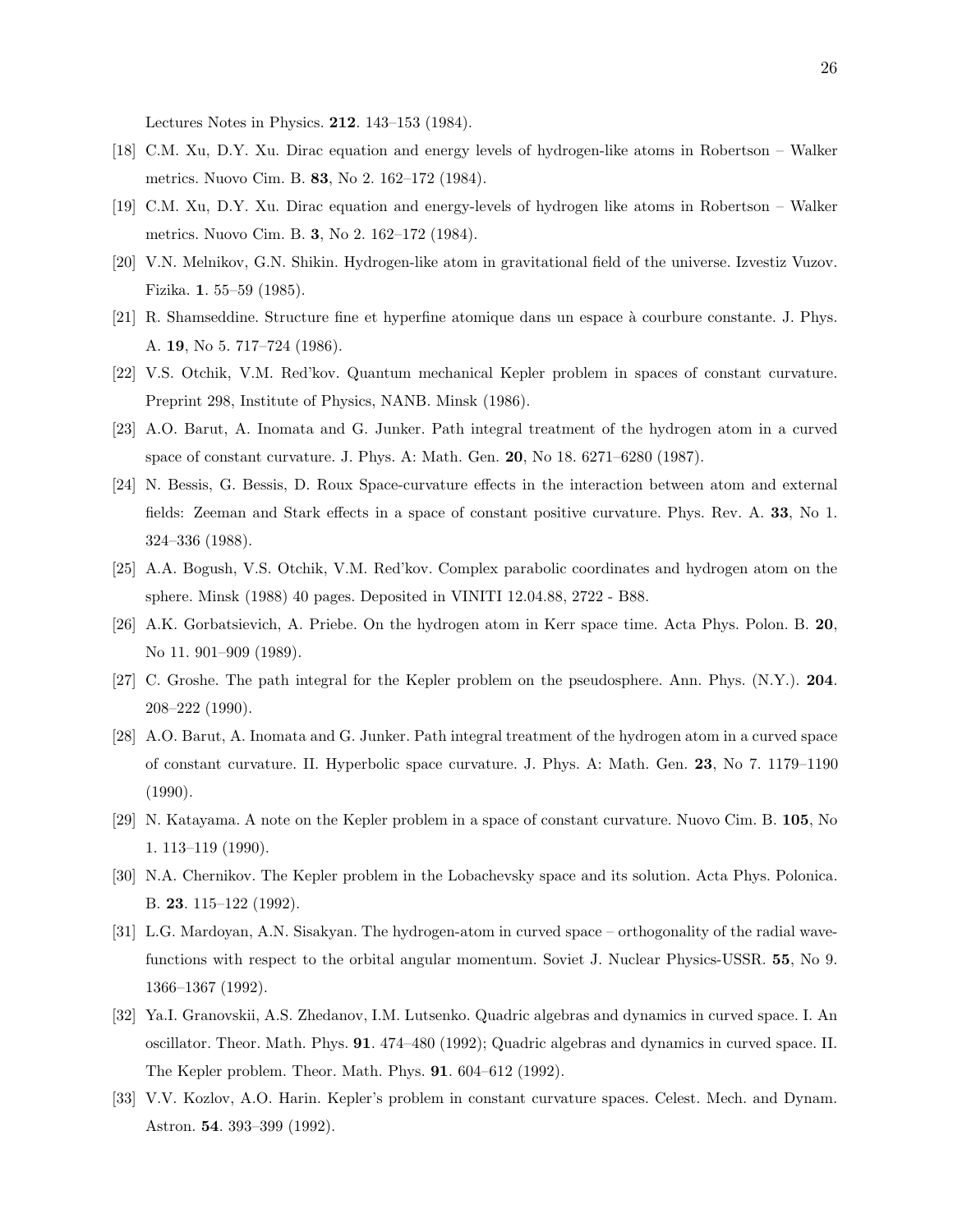- <span id="page-26-0"></span>[34] S.I. Vinitskii, L.G. Marfoyan, G.S. Pogosyan, A.N. Sisakyan, T.A. Strizh. Hydrogen-atom in curved space – expansion in free solutions on a 3-dimensional sphere. Physics of Atomic Nuclei. 56, No 3. 321–327 (1993).
- <span id="page-26-1"></span>[35] R. Shamseddine. On the resolution of the wave equations of electron in a space of constant curvature. Can. J. Phys. 75. 805–811 (1997).
- <span id="page-26-2"></span>[36] A.A. Bogush, Yu.A. Kurochkin, V.S.Otchik. Algebra of conserved operators for the Kepler-Coulomb problem in the spaces of constant curvature. Yad. Fiz. 61, No 10. 1889–1892 (1998).
- <span id="page-26-3"></span>[37] V.S. Otchik. On the connection between spherical and parabolic bases in the quantum mechanical Kepler problem in Lobachevsky space. Proc. of the National Acad. of Science of Belarus. Phys. Math. ser. 4. 67–72 (1999).
- <span id="page-26-4"></span>[38] A. Nersessian, G. Pogosyan. Relation of the oscillator and Coulomb systems on spheres and pseudospheres. Phys. Rev. A. 63, No 2. 020103(R) (2001).
- <span id="page-26-5"></span>[39] V.M. Red'kov. On WKB-quantization in Lobachevski and Riemann 3-spaces. Nonlinear phenomena in complex systems. 6, No 2. 654–668 (2003).
- <span id="page-26-6"></span>[40] A.A. Bogush, Yu.A. Kurochkin, V.S. Otchik. Coulomb scattering in the Lobachevsky space. Nonlinear Phenomena in Complex Systems. 6. 894–897 (2003).
- <span id="page-26-7"></span>[41] Yu.A. Kurochkin, V.S. Otchik, Dz.V. Shoukavy. MIC-Kepler scattering problem in the threedimensional Lobachevsky space. Non-Euclidean Geometry in Modern Physics: Proc. of the International Conference BGL-5 (Bolyai - Gauss - Lobachevsky). 10-13 Oct 2006, Minsk, Belarus. 116–121 (2006).
- [42] Yu. Kurochkin, Dz. Shoukavy. Regge trajectories of the Coulomb potential in the space of constant negative curvature J. Math. Phys. 47, No 2. 022103 (2006).
- <span id="page-26-8"></span>[43] A.A. Bogush, V.C. Otchik, V.M. Red'kov. The Runge-Lenz vector for quantum Kepler problem in the space of positive constant curvature and complex parabolic coordinates. Proc. of 5th International Conference Bolyai-Gauss-Lobachevsky: Non-Euclidean Geometry In Modern Physics (BGL-5). 10-13 Oct 2006, Minsk, Belarus. 135–144 (2006); [arxiv:hep-th/0612178.](http://arxiv.org/abs/hep-th/0612178)
- <span id="page-26-9"></span>[44] N. Bessis, G. Bessis. Electronic wave functions in a space of constant curvature. J. Phys. A. 12, No 11. 1991–1997 (1979).
- <span id="page-26-10"></span>[45] T. Iwai. Quantization of the confiormal Kepler problem and its application to the hydrogen-atom. J. Math. Phys. 23, No 6. 1093–1099 (1982).
- <span id="page-26-11"></span>[46] J.M. Cohen, R.T. Powers. The general relativistic hydrogen-atom. Comm. Mat. Phys. 86, No 1. 69–86 (1982).
- <span id="page-26-12"></span>[47] E.M. Ovsiyuk. Quantum Kepler problem for spin 1/2 particle in spaces on constant curvature. I. Pauli theory. NPCS. 14, No 1. 14–26 (2011).
- <span id="page-26-13"></span>[48] L.P. Eisenhart. Separable systems in Euclidean space Phys. Phys. 45, 427 (1934).
- <span id="page-26-14"></span>[49] M.N. Olevsky. Three-orthogonal coordinate systems in spaces of constant curvature, in which equation  $\Delta_2 U + \lambda U = 0$  permits the full separation of variables, Matem. Sbornik. 27, 379 – 426 (1950).